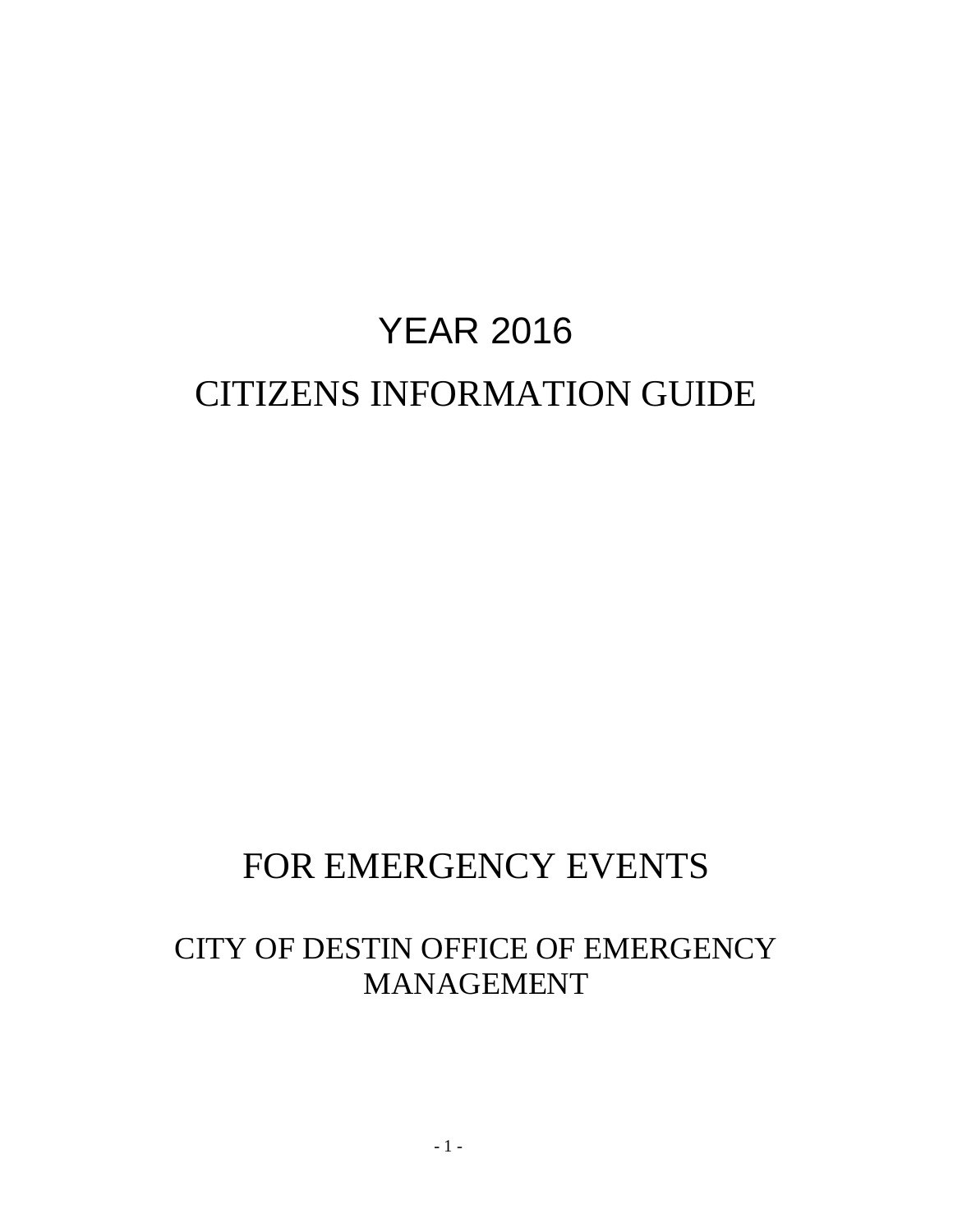| EVACUATION - MANDATORY/RECOMMENDED 11    |  |
|------------------------------------------|--|
|                                          |  |
| EVACUATION LOCATIONS & TRANSPORTATION 13 |  |
|                                          |  |
|                                          |  |
|                                          |  |
|                                          |  |
|                                          |  |
|                                          |  |
|                                          |  |
|                                          |  |
|                                          |  |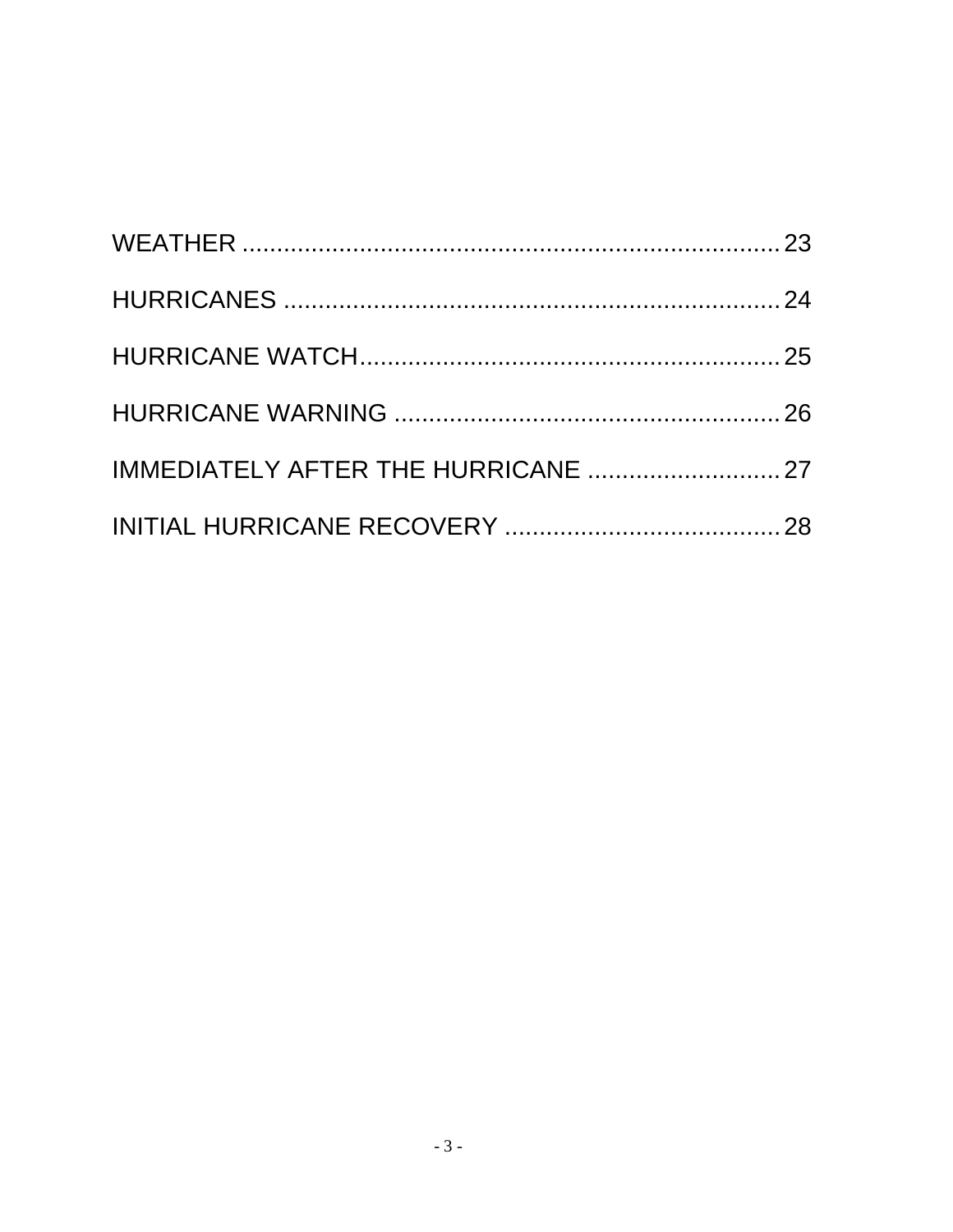### **CITY OF DESTIN CITIZEN INFORMATION GUIDE FOR EMERGENCY EVENTS**

- **PURPOSE:** The purpose of this booklet is to provide basic information and a consistent procedure for handling inquiries during a time of emergency, particularly hurricanes.
- **SCOPE:** This guide is applicable for all personnel who may deal with the public during emergency situations or is a citizen that wants answers to general questions.
- **GENERAL:** This guide was created to complement the Okaloosa County "Citizen Information Center" (CIC), which is activated at these times:
	- once a hurricane "watch" has been issued for our area,
	- when a major flood event is expected,
	- during communicable disease emergencies, or
	- at any time an event might cause widespread public concern.

### **CONCEPT OF OPERATIONS:**

The Okaloosa County CIC is activated and managed by the County's Director of Emergency Management Services (EMS). The County EMS Division recruits and trains County personnel to answer calls about disaster-related issues. During times of activation, the CIC is staffed at the Okaloosa County Annex building in Shalimar with as many as ten people per shift.

The County CIC receives a status briefing by an Emergency Management staff member at the beginning of each shift. Updated information is forwarded routinely by the Emergency Operations Center (EOC) as it becomes available.

This *Citizen Information Guide* is produced by Destin's Emergency Manager for operations at the City level. No formal activation is required to utilize this guide. Preceding major storm events and during periods of emergency when a high volume of calls inundate the system, all those answering the phones at any City facility may make use of the basic information and suggestions contained herein. As at the County level, updated information will be forwarded routinely to the City Manager's Office, who will disseminate the information.

The job duties of *any* City of Destin employee responding to citizen inquiries at a time of emergency will be limited to the following:

- Refer to the Citizen Information Guide and written briefings to answer citizen inquiries as accurately, quickly, and politely as possible.
- Provide contact numbers of other entities and agencies, including the Okaloosa County Citizen Information Center, if activated.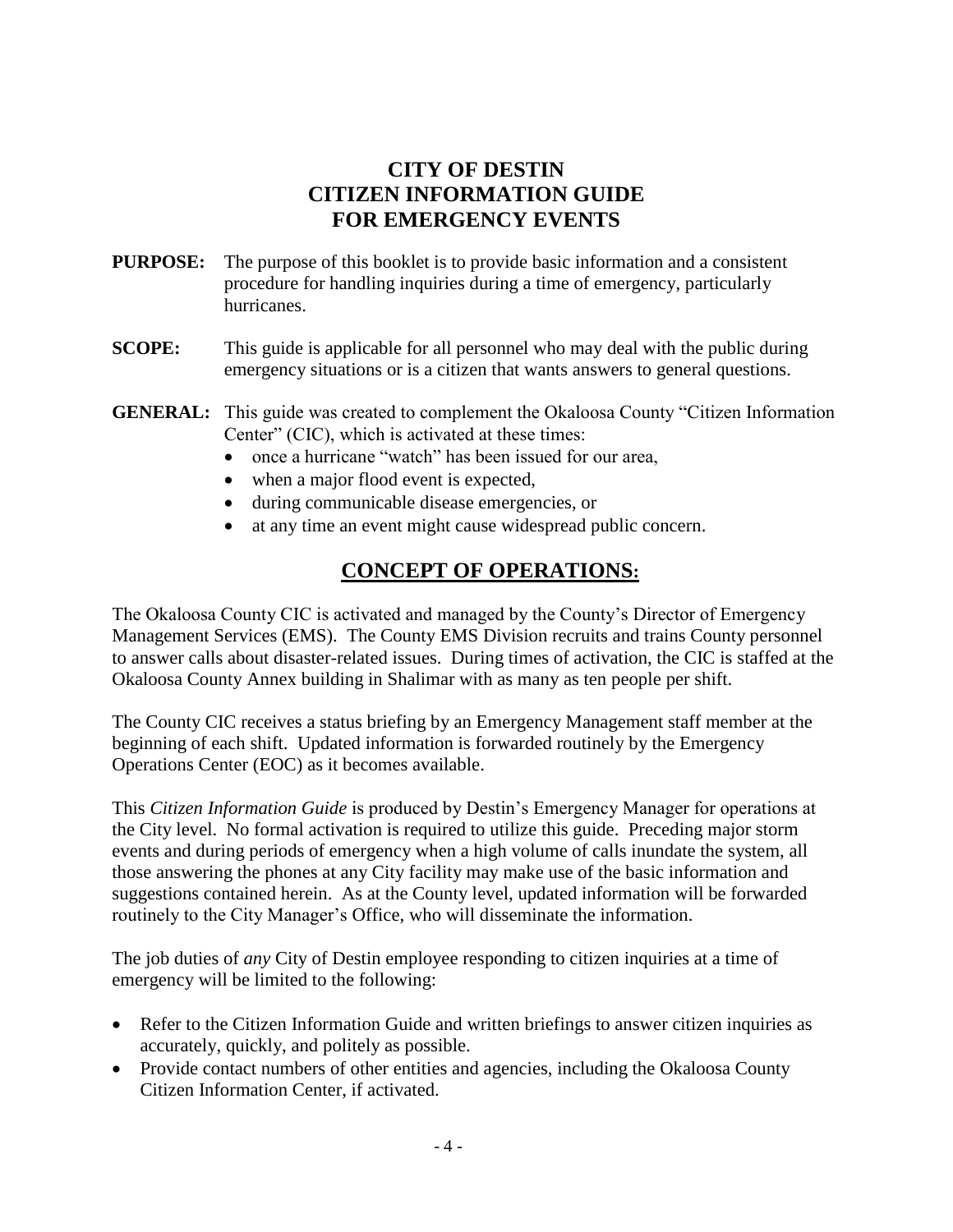### **GENERAL PRINCIPLES**

- **People often want assurances we can't give.** *There are no guarantees of safety. There are no guarantees of doom.*
- **People sometimes just need a person to talk to.** *They may be scared, alone, confused.*
- **Distinguish between rumors vs. facts.** *Rumor:*

*"I heard the Mid-Bay Bridge is going to close at 4 p.m.!"*

*Fact:* 

*During hurricanes, the County closes bridges when the winds make them unsafe. There is no set time. Gale force winds begin at 35 mph. In floods, the County closes bridges when water covers them or the road…EMS officials can only estimate the need and time of closing.*

**Don't mistake what you overhear as being the official word.**

*Officials are not immune from spreading rumors. Do NOT make guesses—if you don't know the answer, say so!*

- **Rumors are persistent and die slowly.** *Ask the person where they heard it. Inform the City Manager's Office of rumors you hear so that we can try to stop them. Give only the official info.*
- **For questions that another agency might better answer, refer the person to the phone number for that agency.**
- **Provide information about incorporated Destin and Okaloosa County ONLY**.
- **Provide callers with only FACTUAL information that has been verified and authorized.** *Refrain from sharing "personal opinions."*
- **In the event you have not been provided with the necessary information to adequately answer a question, then state:**

*"I am sorry, but I DO NOT have that information; so I am unable to answer your question."*

**Recommend:**

*"Listen to the local Emergency Alert System radio stations for information as it becomes available: FM 99.5, FM 105.5, or AM 1260.*

*"Call Okaloosa County Citizens Information Center at 651-7444."*

*"Check the Okaloosa County Web Site for updated information."*  **[www.co.okaloosa.fl.us/Emergency](http://www.co.okaloosa.fl.us/Emergency)**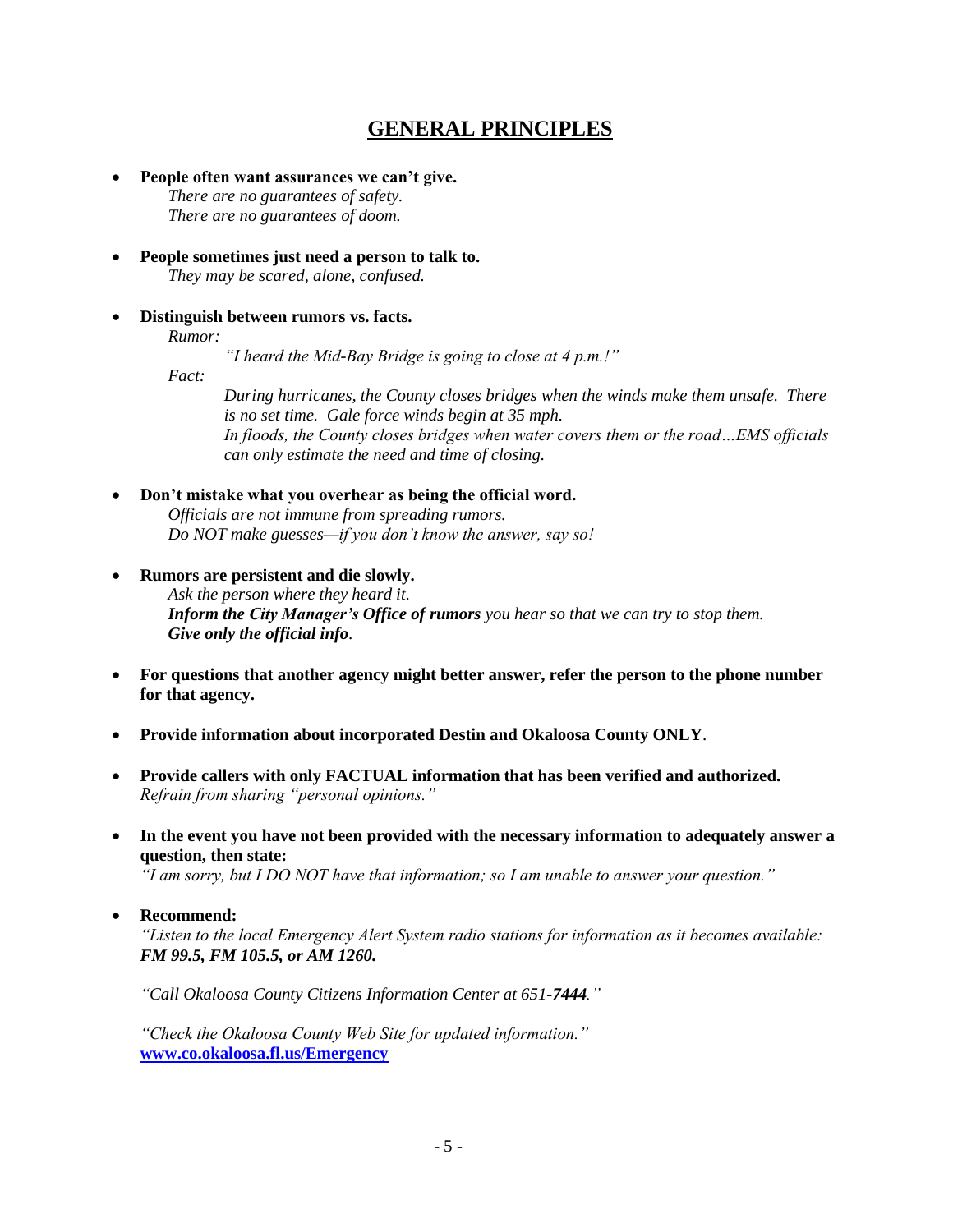# **IMPORTANT NUMBERS**

#### **CITY HALL**

| Main Number              | 837-4242 |
|--------------------------|----------|
| <b>Building Dept Fax</b> | 837-7949 |
| City Clerk's Fax         | 837-3267 |
| City Manager's Fax       | 650-9250 |
| <b>Community Center</b>  | 654-5184 |
| Library                  | 837-8572 |
| Morgan Sports Center     | 650-1241 |
| Permits & Inspections    | 654-1119 |
| <b>Public Services</b>   | 837-6869 |

### **OTHER NUMBERS**

| <b>Buck Destin Park:</b>       | 664-6060       |
|--------------------------------|----------------|
| <b>Chamber of Commerce</b>     | 837-6241       |
| Destin Airport                 | 837-6135       |
| Destin Elementary              | 833-4360       |
| Destin Post Office             | 837-6312       |
| <b>FEMA</b>                    | 1-800-525-0321 |
| Or                             | 462-9029       |
| <b>Mosquito Control</b>        | 651-7394       |
| Sunshine (Call before you Dig) | 1-800-432-4770 |
| <b>TDD</b>                     | 651-7131       |
| Or                             | 1-800-322-3319 |
| <b>Tourist Information</b>     | 651-7131       |
| <b>US Coast Guard</b>          | 244-7147       |
|                                |                |

### **EMERGENCY NUMBERS**

| Crisis Line                       |    | 244-9191     |
|-----------------------------------|----|--------------|
|                                   | or | 682-0101     |
| Destin Urgent Care                |    | 837-9194     |
| <b>EMS</b>                        |    | 651-7560/61  |
| Fire Dept                         |    | 837-8413     |
| Fire Dept (Walton)                |    | 267-2000     |
| Ft. Walton Bch Hospital           |    | 862-1111     |
| <b>HAZMAT</b> Emergency           |    | 651-7395     |
| Poison Control Center             |    | 800-282-3171 |
| Red Cross                         |    | 314-0316     |
| <b>Salvation Army</b>             |    | 243-4531     |
| Sheriff's Office                  |    | 651-7400     |
| Sheriff's Annex – Destin          |    | 609-2093     |
| <b>Transportation for Elderly</b> |    | 833-9168     |
| Sheriff Dept (Walton)             |    | 267-2000     |

### **OKALOOSA COUNTY**

| Chamber of Commerce-Crestview 682-3212 |          |
|----------------------------------------|----------|
| City Hall - Crestview                  | 682-6131 |
| City Hall of F.W.B.                    | 243-3141 |
| Clerk of Courts (Passports)            | 651-7216 |
| Credit Bureau                          | 862-2134 |
| Crestview Annex                        | 689-5000 |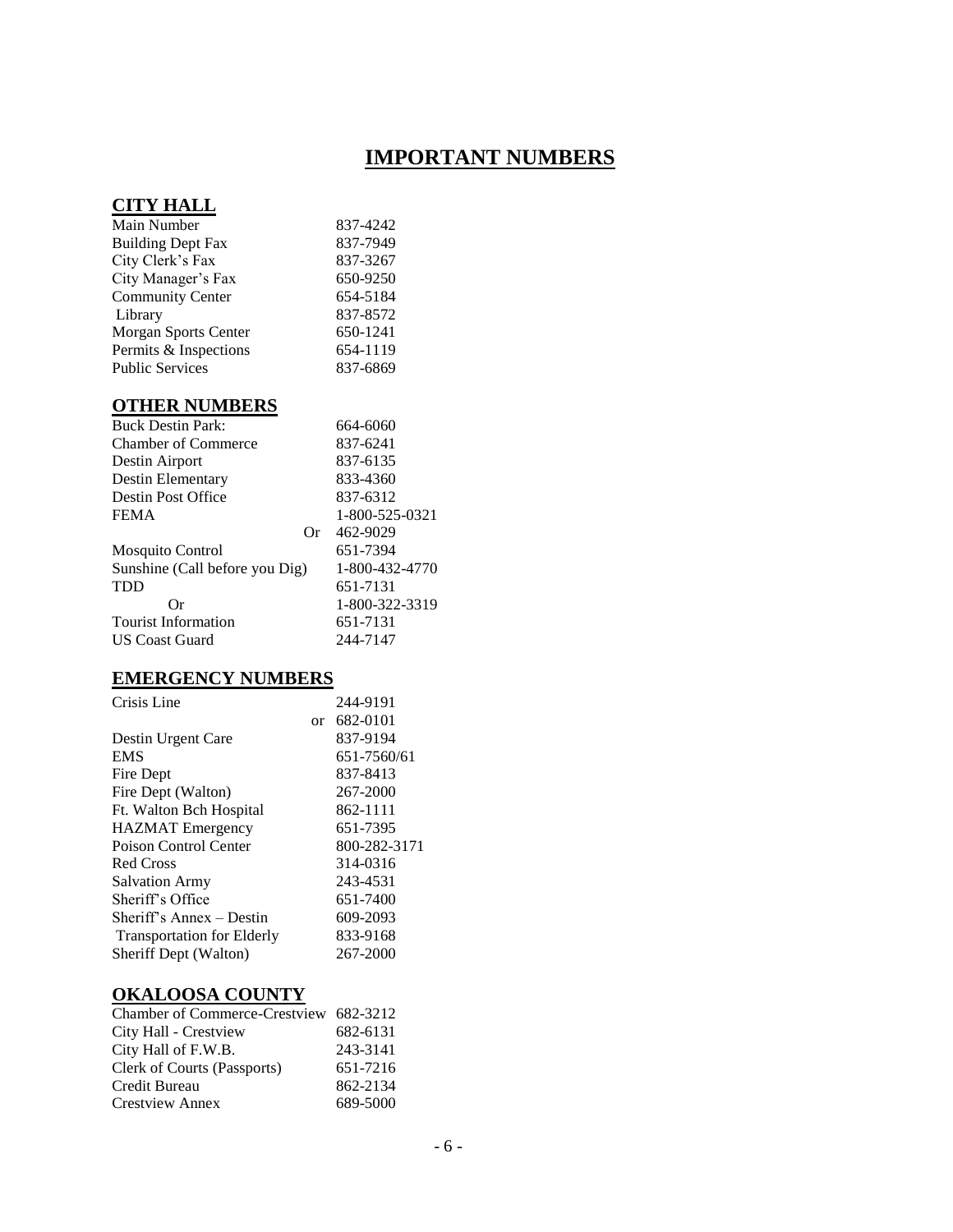| Coordinated Transportation           | 833-9168     |
|--------------------------------------|--------------|
| Driver's License Bureau              | 833-9122     |
| <b>Health Department</b>             | 833-9240     |
| <b>Legal Services</b>                | 862-3279     |
| Marriage License                     | 651-7216     |
| <b>Mosquito Control</b>              | 651-7395     |
| Operator at Courthouse               | 651-7100     |
| Passports                            | 651-7216     |
| <b>PAWS</b>                          | 243-8402     |
| Public Works Dept.                   | 651-7515     |
| School Board                         | 833-3100     |
| <b>Small Business Administration</b> | 904-443-1913 |
| Supervisor of Elections              | 651-7272     |
| Tax Appraiser                        | 651-7303     |
| <b>Tax Collector</b>                 | 651-7300     |
| Destin                               | 651-7314     |
| <b>Transfer Station</b>              | 651-7395     |
| <b>WALTON COUNTY</b>                 |              |
| <b>Building Dept</b>                 | 892-8160     |
| <b>Chamber of Commerce</b>           | 267-3511     |
| City Hall                            | 892-8500     |
| Courthouse                           | 892-8115     |
| <b>Emergency Dispatch for</b>        |              |
| Fire/Sheriff/EM                      | 267-2000     |
| UTILITIES                            |              |

#### **UTILITIES**

| <b>WM</b>          | 862-7141     |
|--------------------|--------------|
| Cox Communications | 862-0175     |
| Destin Water Users | 837-6551     |
| Fax                | 654-5173     |
| <b>Gulf Power</b>  | 800-225-5797 |
| Or                 | 244-4711     |
| Okaloosa Gas       | 729-4700     |
| Weather & Time     | 844-1212     |

### **INTERNET**

[www.cityofdestin.com](http://www.cityofdestin.com/)

# **www.nwfdailynews.com/hurricane**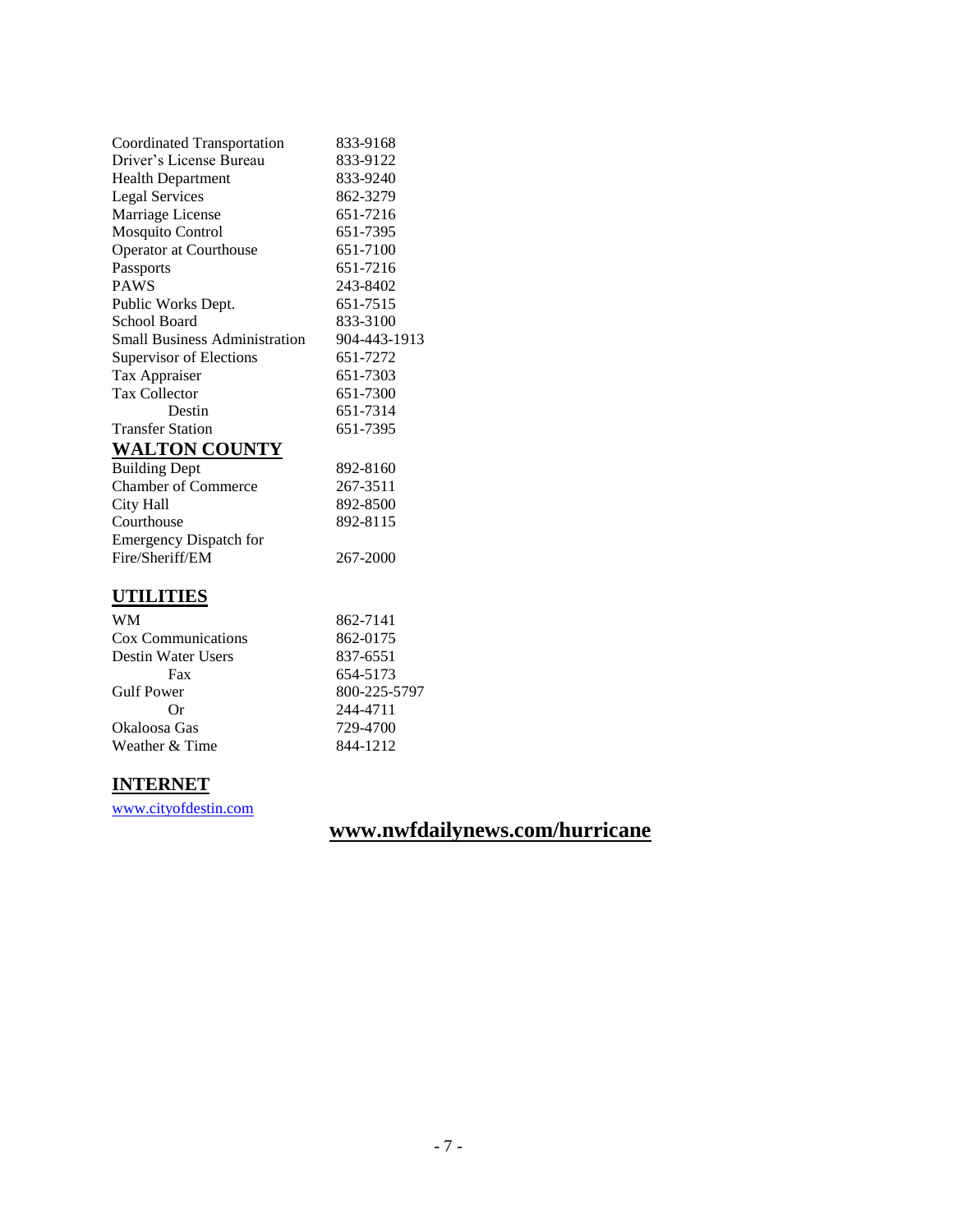### **BOAT PREPARATIONS**

### **SITUATION:** *A hurricane is approaching*.

### **RESPONSE:**

**If your boat is in storage and you have a trailer**, consider securing the boat at home.

- If the boat is on a trailer, lash the boat and trailer down in a protected area. Let the air out of the tires before tying the trailer down.
- If you prefer, remove the boat from the trailer and lash each one down separately.
- Remove the outboard motor and electronics, and store them.
- Small boats can be filled with water to give them added weight after they have been tied down.
- If you like your boat more than you like your car, put the boat in the garage and leave the car outside.

#### **For boats remaining in the water**,

- Protect lines from chafing by covering rub spots with leather or old garden hose.
- Reduce dock or piling crash damage by securing old tires along the sides of the boat.
- Remove loose gear from the deck. Store it securely inside or take it home.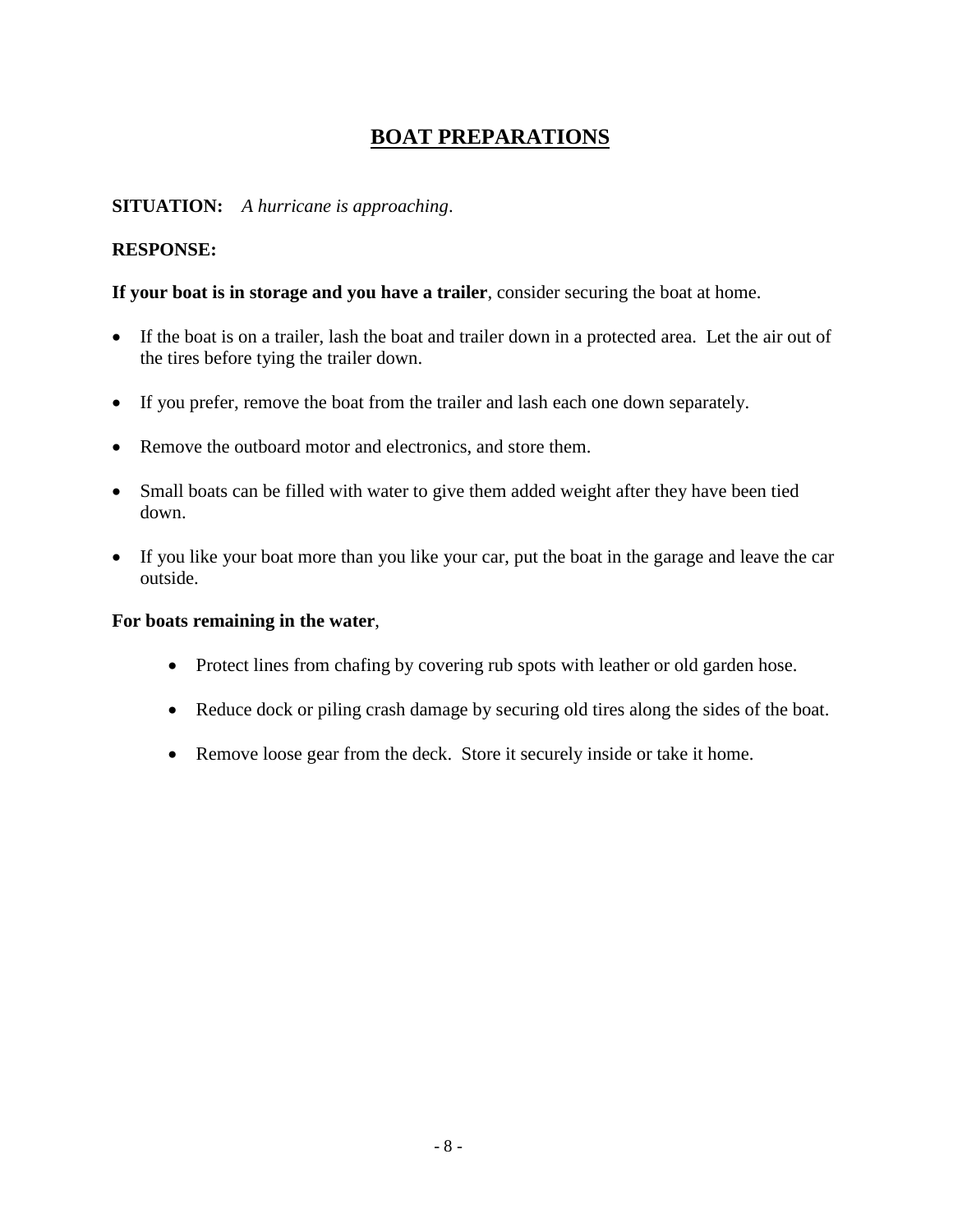# **ELECTRICAL POWER/OUTAGES**

### **SITUATION:** *Wires down Power outages Power restoration inquiries*

### **RESPONSE:**

 Gulf Power will respond to emergency outages first. However, you may wish to speak to them directly. Their lines may be busy, so you will need to continue trying. Their number is **244-4700 or 1-800-225-5797**.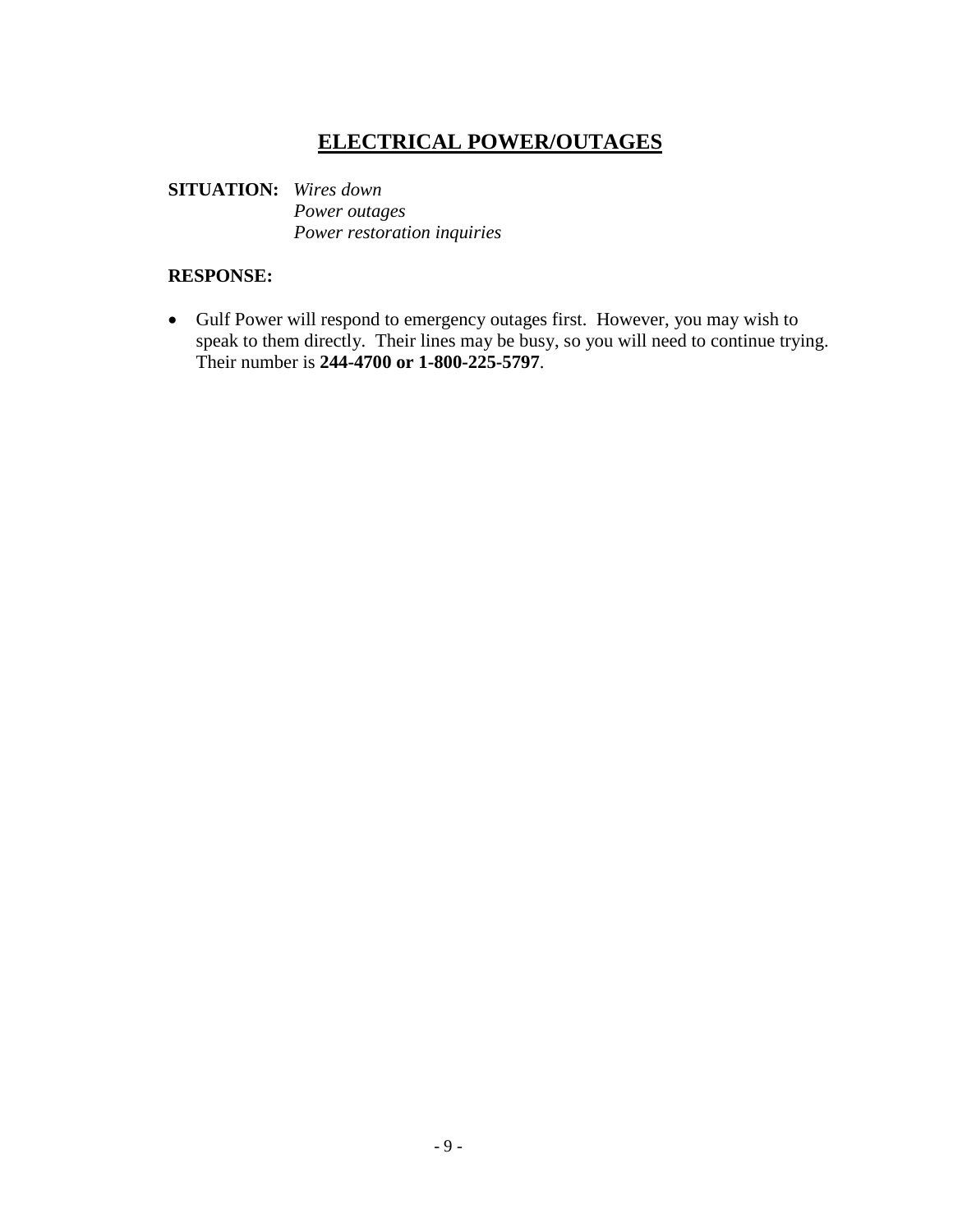# **EVACUATION**

### **SITUATION:** *When should I evacuate? How can I avoid the traffic?*

### **RESPONSE:**

- Clearance times are based on the Category of storm and the tourist population. Evacuating the coastal areas of Okaloosa County takes 12-22 hours, a longer time than we often have notice of an approaching hurricane, particularly if the storm suddenly changes direction or speeds up.
	- 1. **Best advice**: If you live in a mandatory evacuation zone**, leave early!**
	- 2. Have alternate routes planned.
	- 3. Take a road map of the areas you will travel through.
	- 4. Stay with friend's in-county.

### **SITUATION:** *Where do I find an evacuation map?*

### **RESPONSE:**

- Okaloosa County does not make "evacuation maps." Emergency Managers suggest you buy a detailed road map of Okaloosa County and plot your own evacuation route, planning alternate routes as well.
- From Destin, it is suggested that people use the Mid-Bay Bridge to Highway 20, where they should turn west to Hwy. 85 or 285 in Niceville.
- East on Hwy. 20 to Freeport is an **unsafe** route if storm conditions are already in the area.
- Bridge tolls are *supposed* to be lifted on the Mid-Bay Bridge once a mandatory evacuation order is given. But don't let the charge keep you from taking the most direct route out of town to safety!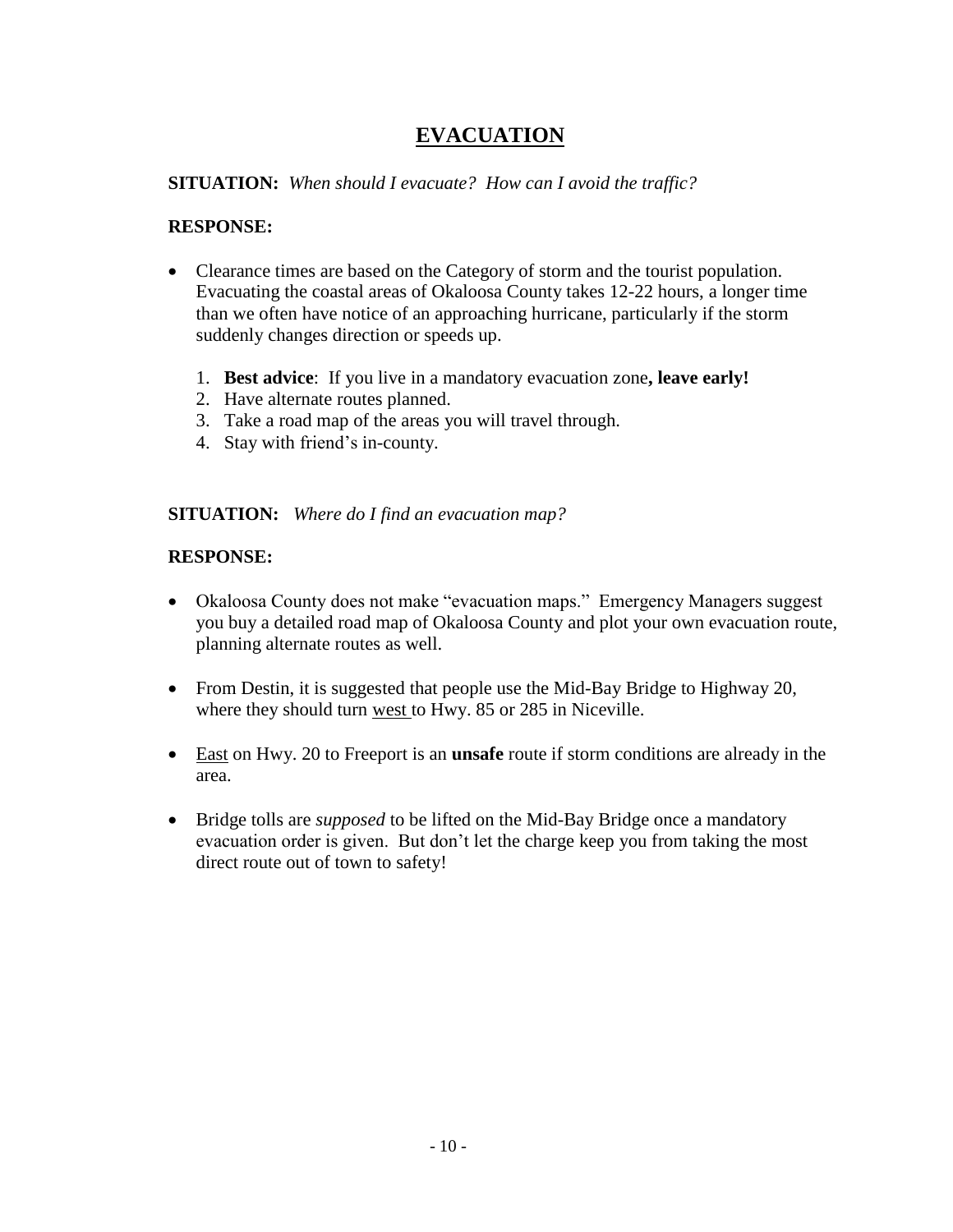# **EVACUATION – MANDATORY/RECOMMENDED**

**SITUATION:** Evacuation has been ordered/recommended. *Why should I evacuate?*

### **RESPONSE:**

- All of Destin is on a barrier island, an "extreme risk area" which, *ideally*, should be **totally**  evacuated prior to a major hurricane (a level 3, 4, or 5 storm).
- **Mandatory** evacuation areas for **all** level hurricanes, 1 and 2 included, include all of Holiday Isle and Crystal Beach- everything south of Highway 98, as well as all low-lying areas prone to storm surge or tidal flooding.
- Evacuation is necessary to escape the storm surge. Mobile homeowners must also escape the wind. Most deaths from hurricanes occur due to drowning in the storm surge. The height and strength of the surge depends on the storm category and the storm's path. The strongest side of a hurricane is its right (eastern) side.
- Your best option is to:
	- 1. Evacuate to a friend's, co-worker, or relative's home that lives in a non-evacuation area further inland in the County.
	- 2. Prepare and take your evacuation kit: (See next page)
		- **Medications** Identification Important Papers (Insurance/last utility bill) Cash Clothing Personal hygiene items (Bedding)
	- 3. Only evacuate to a shelter if you have no other place to go**. Shelters are a LAST RESORT.** There is no guarantee of safety, and no creature comforts. Elderly people must be accompanied by a younger family member to assist them.

**Shelter rules:** No alcohol No weapons No animals Take your own bedding, lightweight folding chairs Quiet toys for kids, reading material, puzzles, games Special dietary needs, snacks Battery operated portable radio or CD player with headphones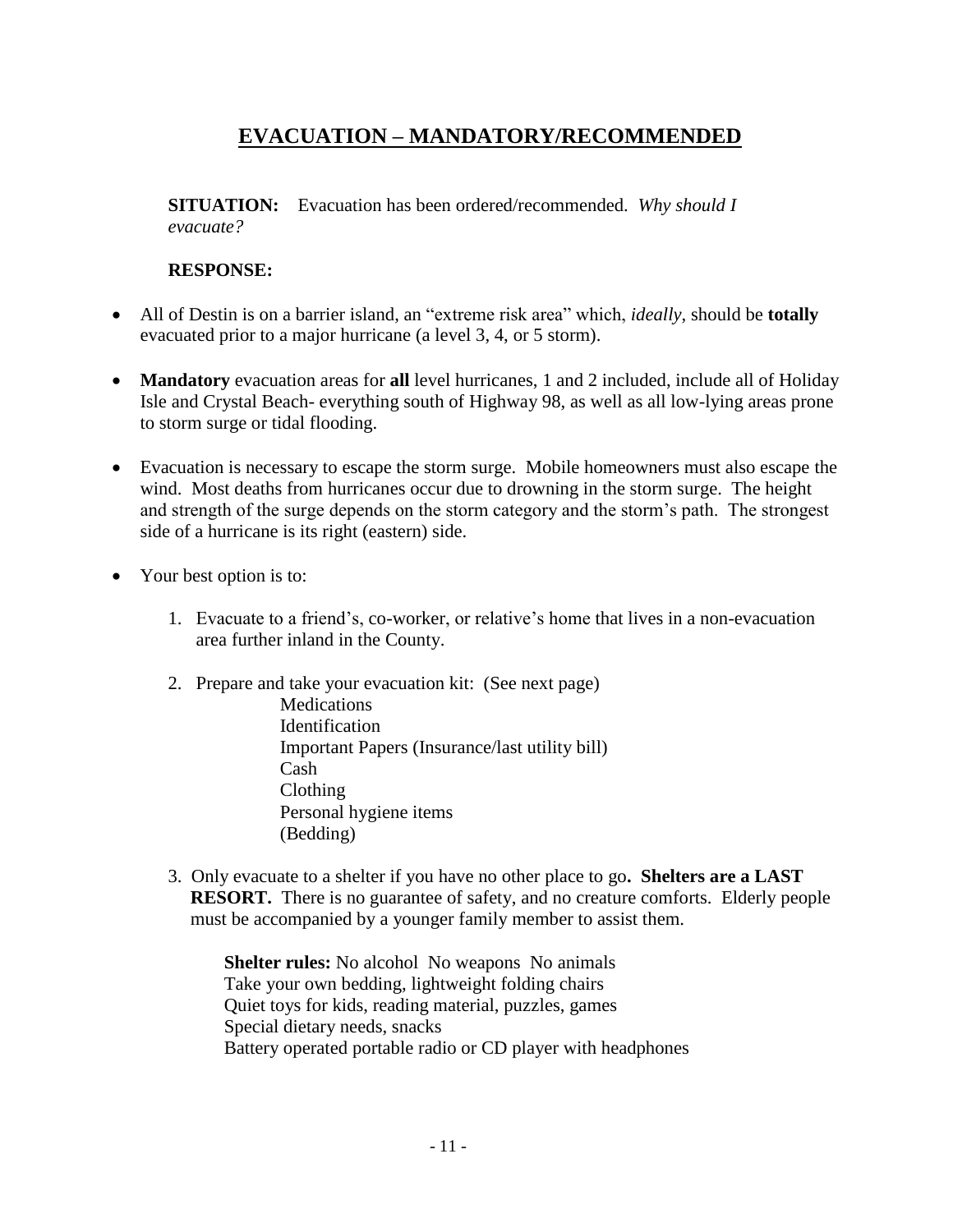# **EVACUATION KIT**

**SITUATION:** *What should I take with me if I evacuate or go to a shelter?*

#### **RESPONSE:**

Medications Clothing<br>Pillow, blanket, air mattress, cot Personal hygiene items Pillow, blanket, air mattress, cot Special dietary needs Snacks Cash Quiet games, reading Identification Lightweight folding chairs Important Papers:  *Insurance Last month's utility bill*

Do not bring weapons, alcohol, or pets!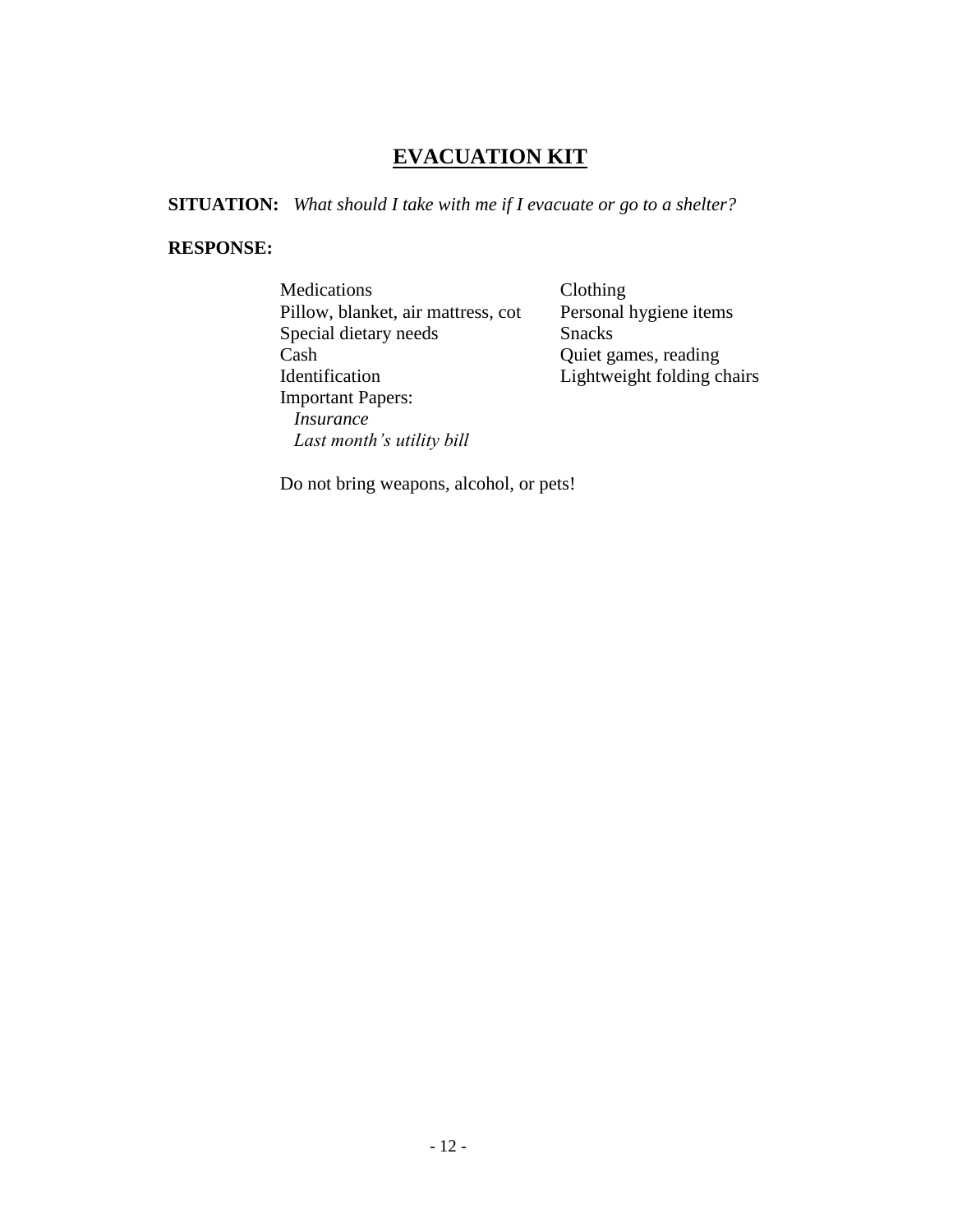# **EVACUATION LOCATIONS & TRANSPORTATION**

**SITUATION:** *Where can I go to evacuate?*

### **RESPONSE:**

- 1. Go to the home of a friend or relative in a non-evacuation area.
- 2. Go to a hotel or motel in a non-evacuation area.
- 3. Leave the County and go north (east or west), opposite of predicted path of the storm.
- 4. If you have no other alternative, go to a County shelter. (See Shelter Locations).

**SITUATION:** *How can I get to the evacuation location?*

#### **RESPONSE:**

- 1. Use the transportation you normally rely on.
- 2. Ask a relative, friend, or neighbor for a ride.
- 3. No car or ride? People without transport can use Okaloosa County Coordinated Transport- 833-9173 -must call as soon as Evacuation Order or Warning is issued -will only take you to a public shelter

-be ready when they arrive!

Bed-ridden people can call EMS if they don't have transport, but a family member must go to shelter with them!

• Also available for elderly: Transportation for Elderly at 833-9168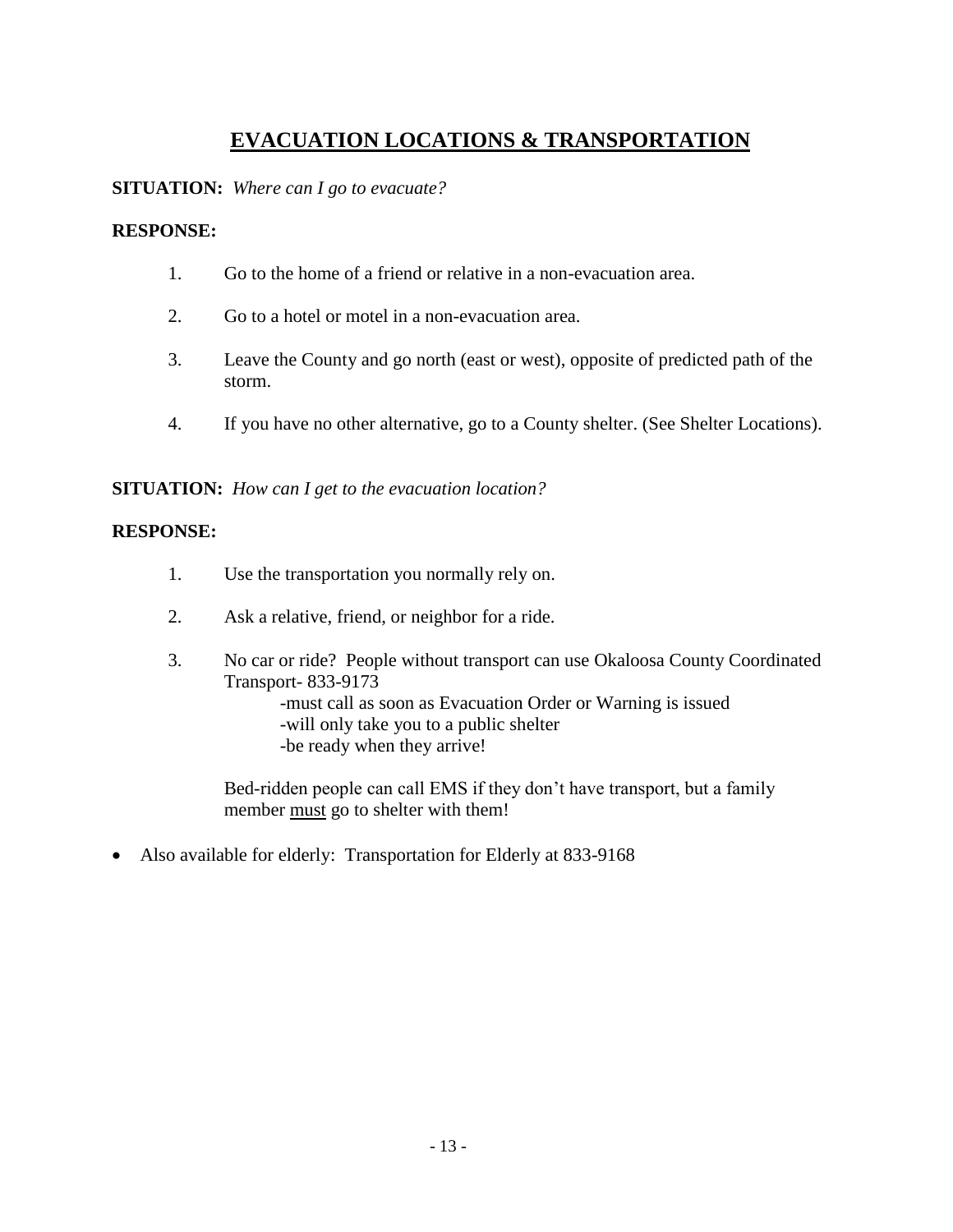# **FLOODING**

### **GENERAL INFORMATION:**

- **Flood warnings** are issued by the National Weather Service based on computer models.
- Crest forecasts are estimates.
- A warning is issued for an entire river, not just the measuring point.
- **Floods:** Rivers usually rise very quickly, jumping several feet in a matter of hours
- There are NO dams that directly influence the rivers.
- Do **NOT** drink water in flooded areas until the water supply has been tested.
- Snakes get into everything.

**SITUATION:** *Water is starting to come inside.*

### **RESPONSE:**

- 1. If in life-threatening situation, call 9-1-1. Otherwise:
- 2. Get **up** and **out** of the water.
- 3. Do not use anything electrical.
- 4. Wait for the water to recede.
- 5. City personnel: Take name and address and forward to EM.

### **SITUATION:** *Do I turn off the breaker box?*

### **RESPONSE:**

- **ONLY** if you can do so without being in any water at the same time.
- Once the water recedes, it is recommended to have an electrician inspect the safety of your electrical system.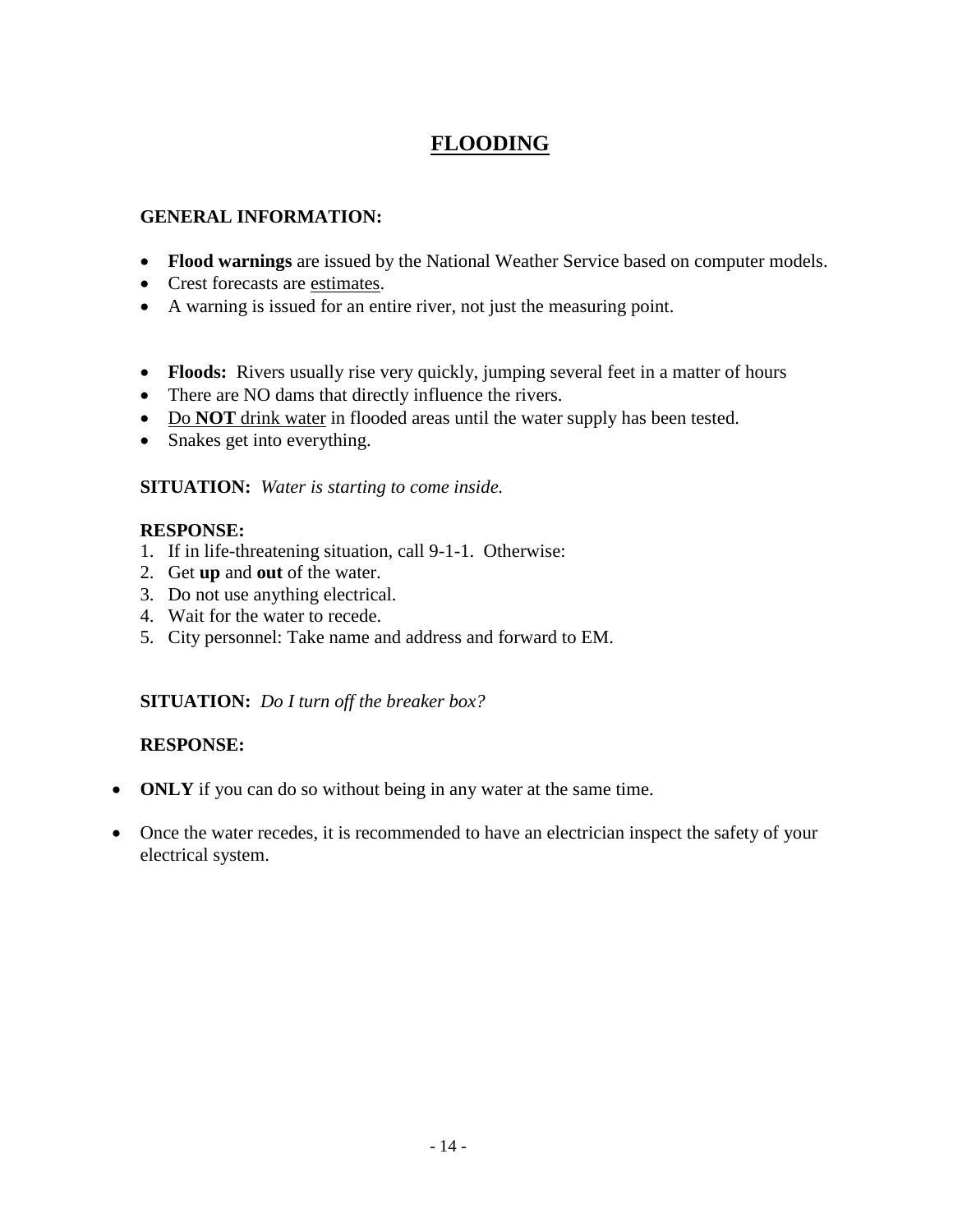# **FOOD SAFETY**

**SITUATION:** *Anticipation of a power failure (as prior to a flood or hurricane warning)*

### **RESPONSE:**

- Set refrigerator and freezer to coldest setting.
- Keep refrigerator/freezer plugged in
- Keep freezer closed
- Foods usually stay frozen 1-3 days

**SITUATION:** *Following a lengthy power failure- food has thawed and/or flood waters have entered refrigerator/freezer*

### **RESPONSE:**

- Dispose of all foods contaminated by flood waters if not sealed in metal airtight cans or glass jars.
- You may safely re-freeze some foods if they still contain ice crystals or if they have been kept at 40 F or below for no more than 2 days. If the temperature is above 50 F, throw the food away.
- Cook thawed frozen foods and frozen dinners immediately if they are still cold. Do not re-freeze. If any foods have an offensive or questionable odor, do not eat.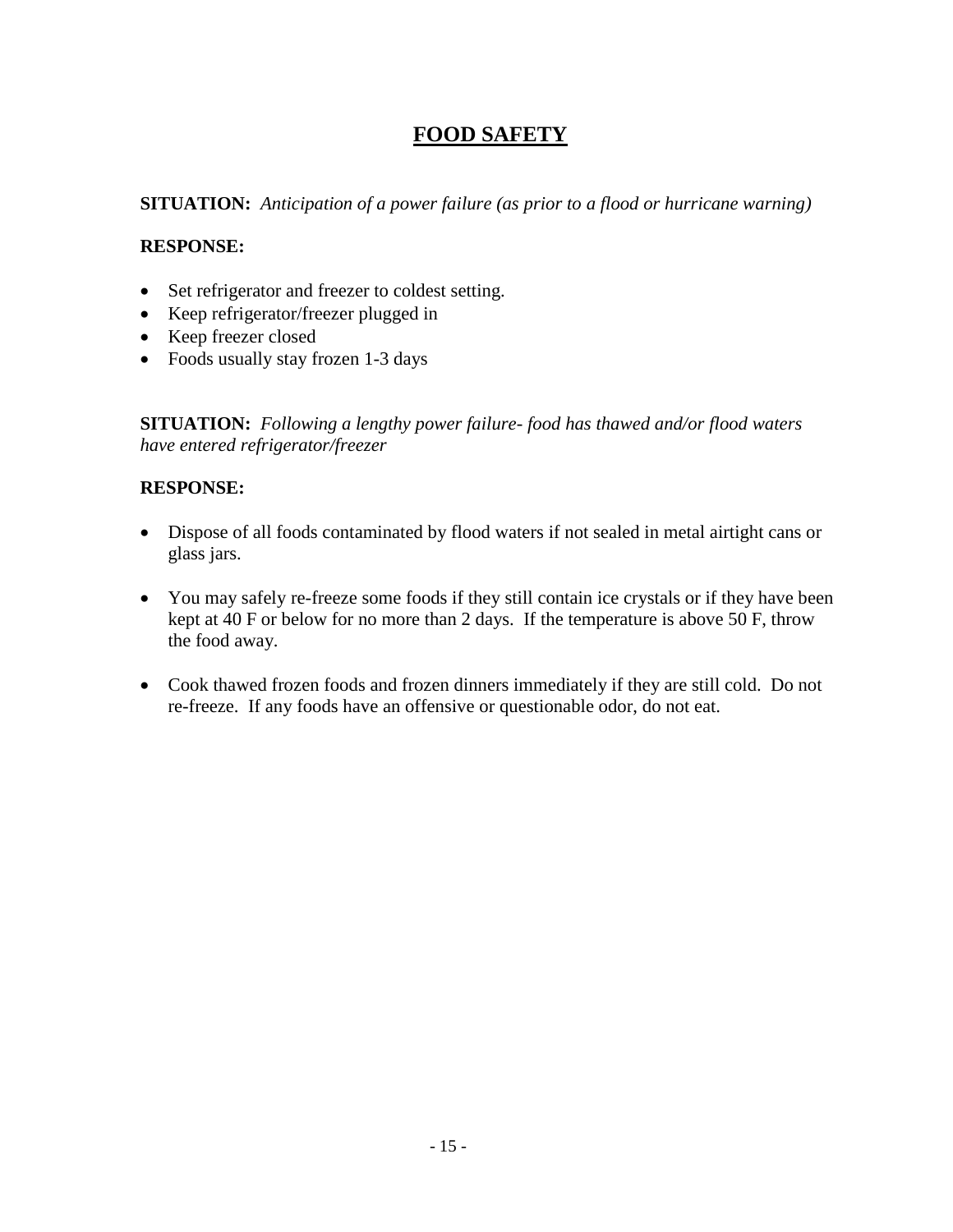### **HOTEL GUESTS/TOURISTS**

**SITUATION:** *A flood, tornado, or hurricane is threatening*. *What should I do?*

### **RESPONSE:**

**Flooding:** 

Refer to page 10.

Evacuate to higher floors. Get up and out of the water until it subsides. Refrain from using the phone or any electrical devices.

### **Tornado:**

Refrain from driving. Do **NOT** open any windows. Move into the bathroom or interior stairwell areas for safety.

### **Hurricane:**

See Hotel/Motel Management. They are required to have a plan to help you.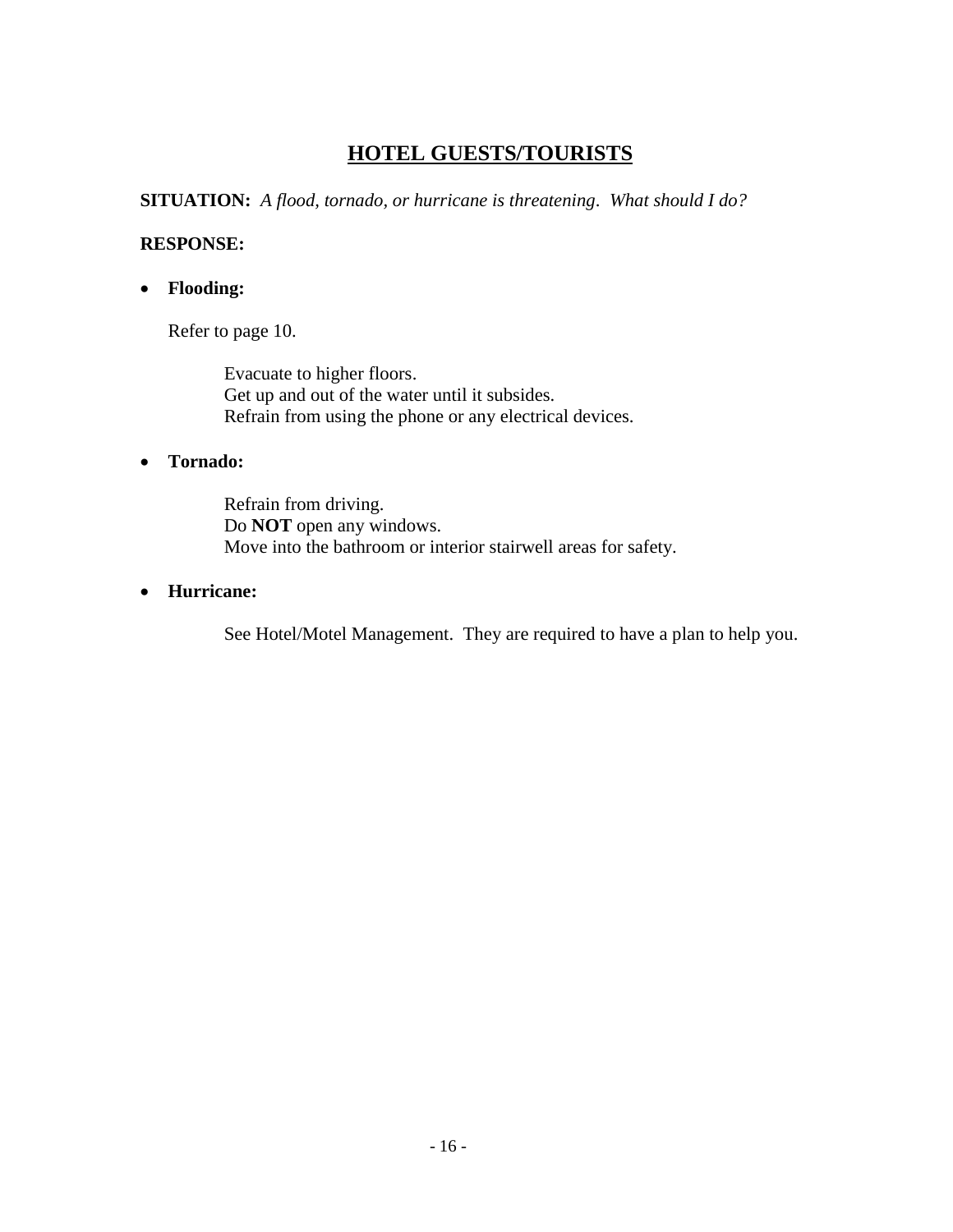# **MEDIA CONFLICTS**

### **SITUATION:**

*The media has broadcast conflicting information that has not been verified by a county official (the ultimate local authority).*

### **RESPONSE:**

- "Sir/Ma'am, I am unable to verify that information." OR
- "The most recent **VERIFIED** information that I have from the County Officials is ..."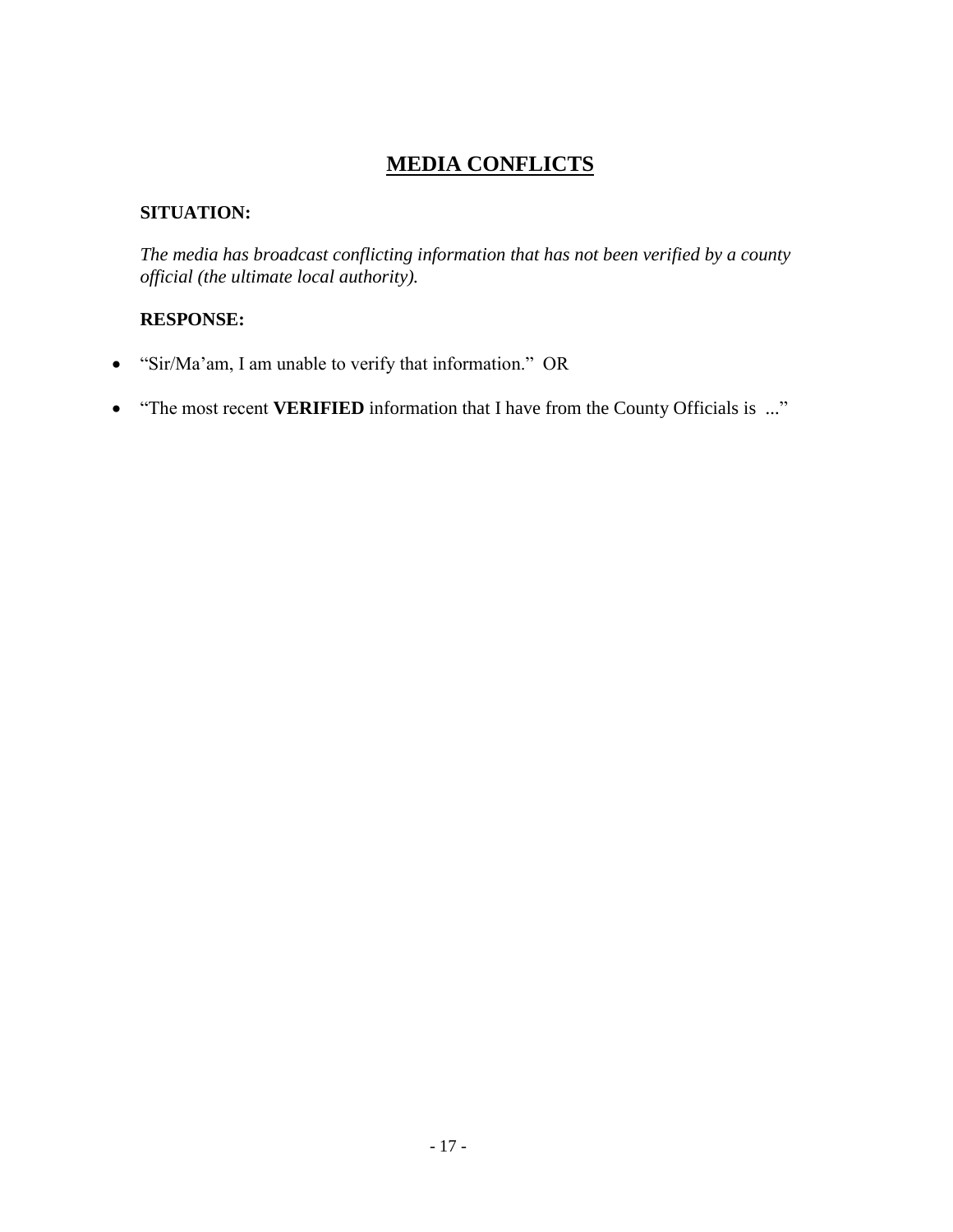### **PETS**

### **SITUATION:** *I have to evacuate. What do I do with my pet?*

### **RESPONSE:**

- Pets are not allowed at public shelters. There are no established pet shelters operated by Destin or Okaloosa County.
- Try to take your pet to a veterinary hospital, boarding kennel, family or friends who live outside the evacuation area.
- You may call AAA at 1-800-222-1134 to find out which hotels allow pets.
	- Super 8 Motels/ Econo Lodges often allow pets (fee required)
	- Days Inns allow small pets only (fee required)
	- $\bullet$  Holiday Inns small pets only
	- Howard Johnson small pets, fee and deposit
	- Comfort Inns pets allowed with \$50 deposit

### **If you must leave them:**

- Place pets in cages/carrying crates, etc., with food and water. Place them in the highest place possible.
- As an absolute last resort, place your pets in your vehicle, outside your evacuation shelter or site.

**SITUATION:** *Following a disaster, the owner is trying to locate a missing pet(s).*

### **RESPONSE:**

 Recovered animals which have not yet been claimed have been taken by the Panhandle Animal Welfare Society (PAWS). You may contact them at 664-0445 or 243-1525.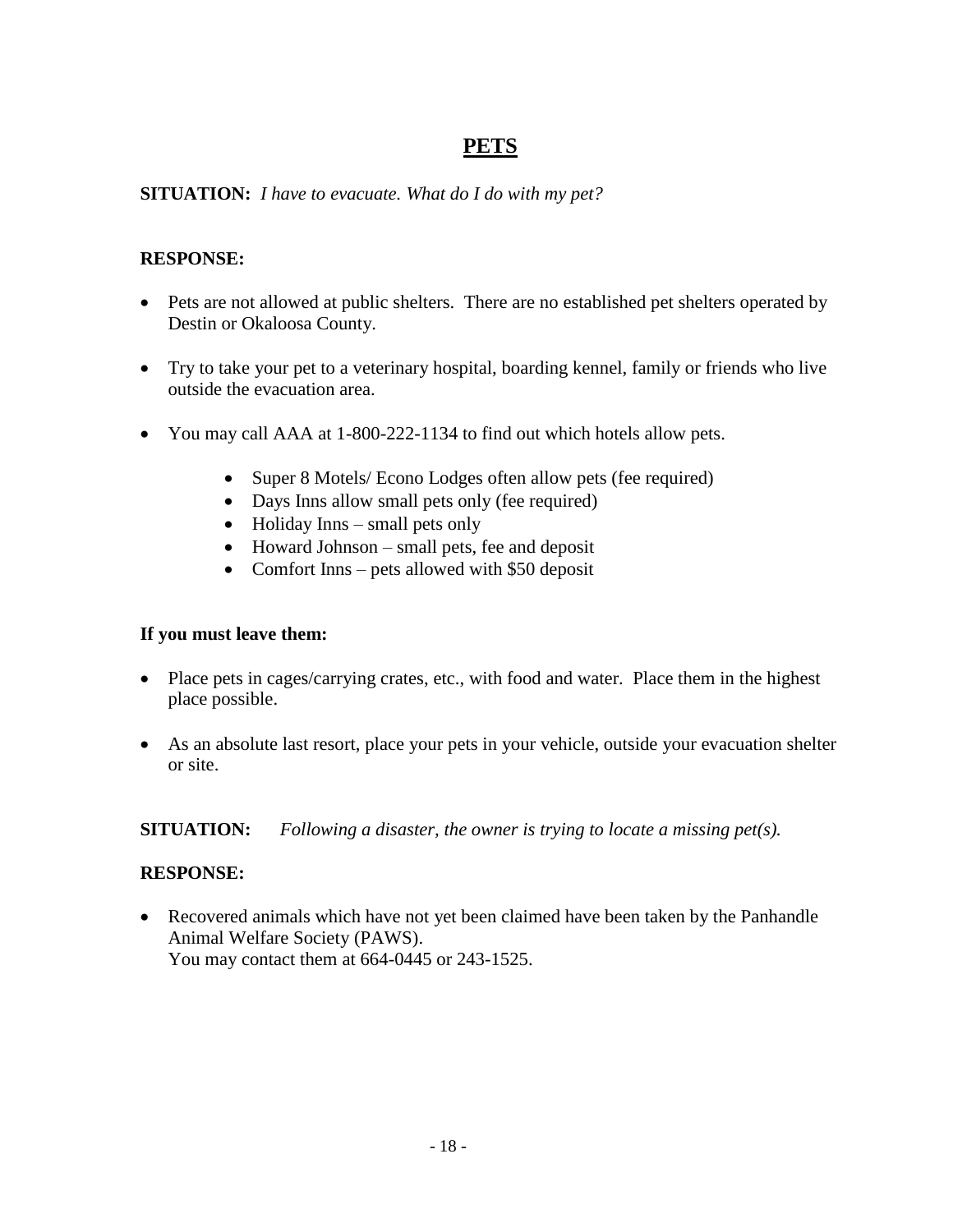### **SANDBAGS**

**SITUATION:** *Where can I get sandbags?*

### **RESPONSE:**

 Be aware that sandbagging is not particularly effective for the type of tidal flooding we receive in Destin, and that it will take hundreds of sandbags and several hours of labor to be even the least bit effective. However, you can get sandbags at Public Services (until supply is exhausted), Home Depot and perhaps at other stores listed under "Sand and Gravel" in the Yellow Pages. The Destin Fire District also may have sandbags for distribution. Their number is 837-8413.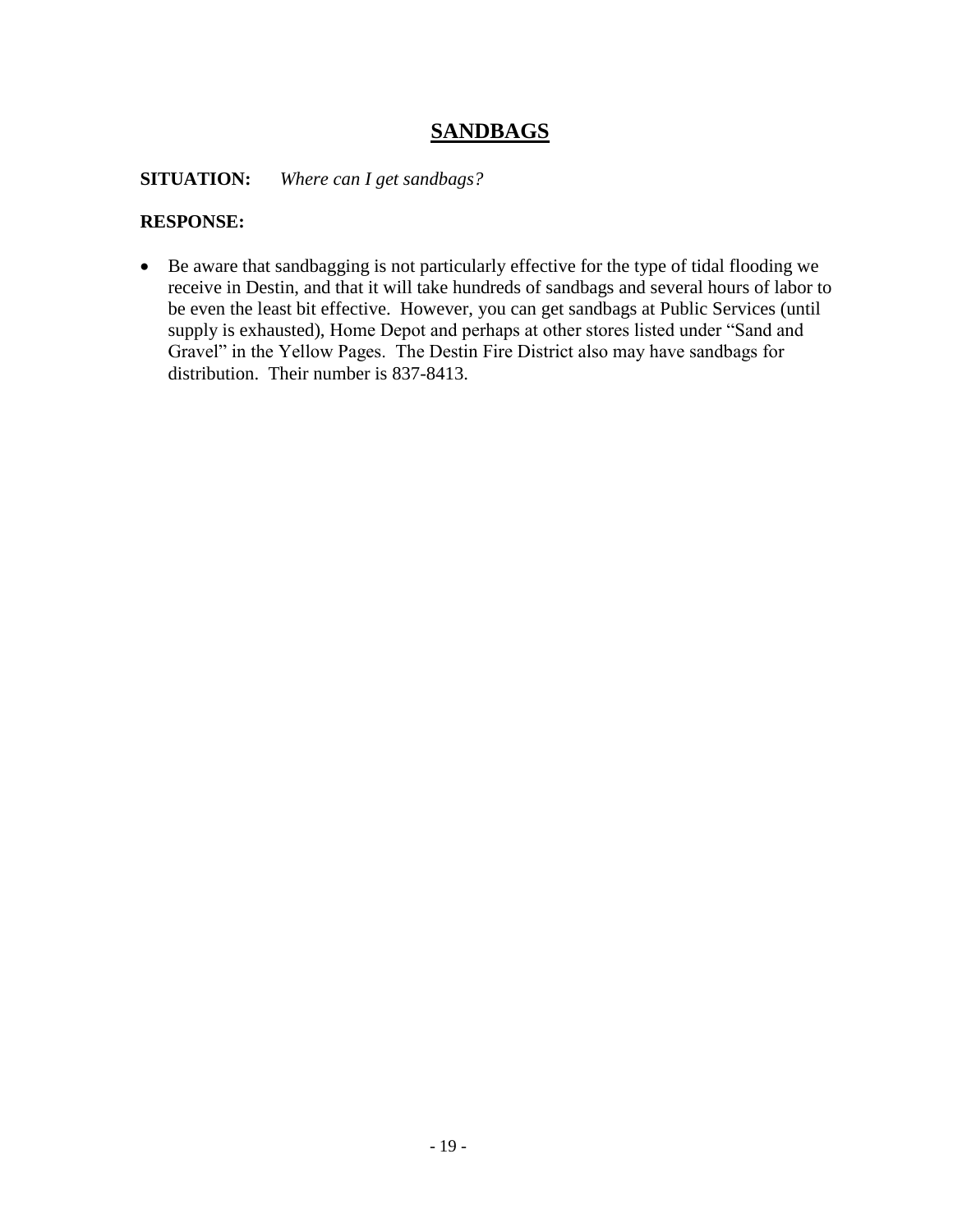### **SCHOOLS/PUBLIC SERVICES**

**SITUATION:** *When is \_\_\_\_\_\_\_\_\_\_\_\_\_\_\_ going to be open? Schools Colleges DWU County and City departments Roads/bridges, etc.*

#### **RESPONSE:**

**If known** (you have **verified** information): Answer the specific question.

**If unknown**(or still unofficial): "You will need to monitor the local radio channels, FM 99.5, FM 105.5, or AM 1260 for that information. The media should release that information as it becomes available."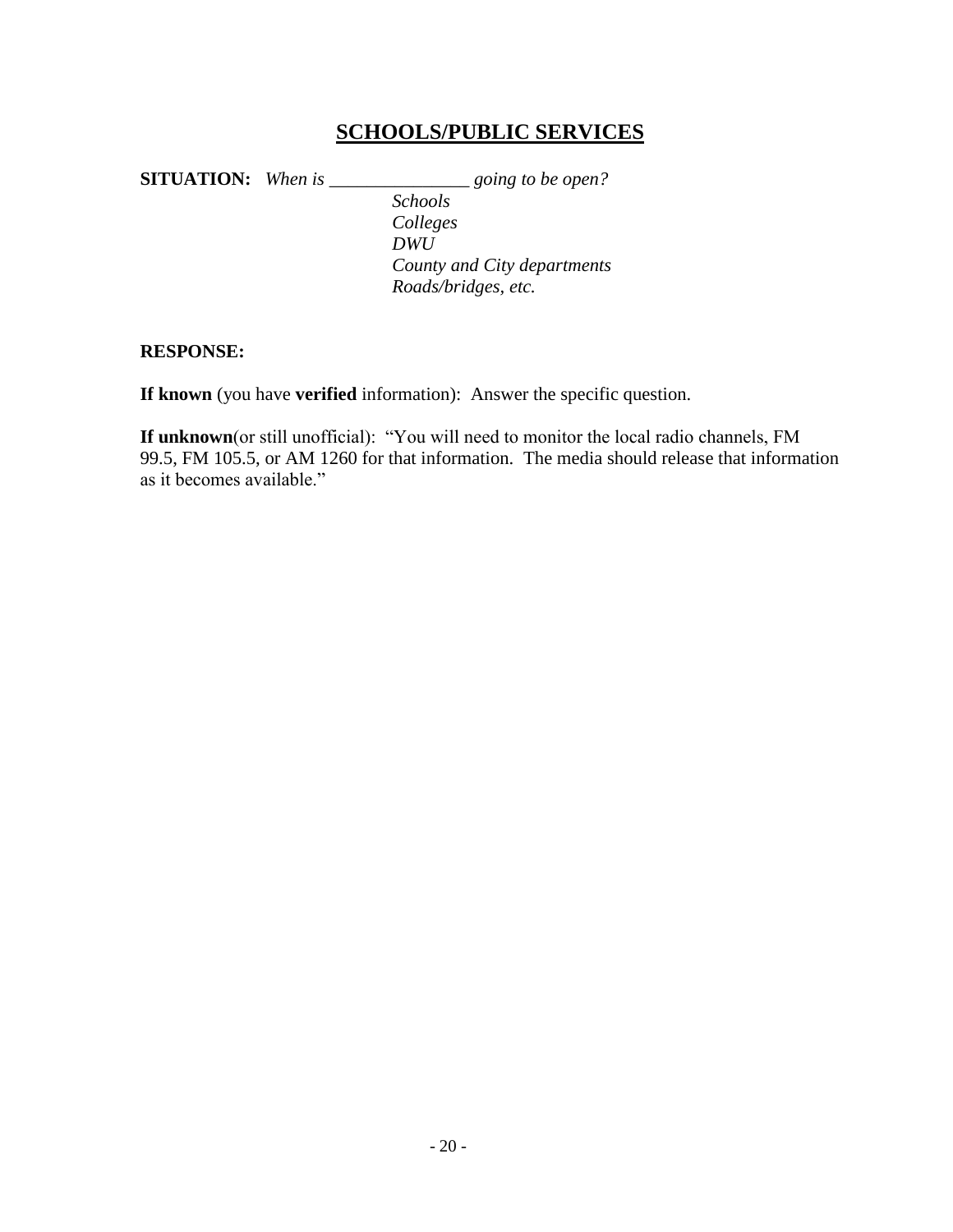# **SHELTERS/EVACUATION CENTERS**

**SITUATION:** *Where is a shelter I can evacuate to?*

### **RESPONSE:**

(Refer to the listings on page 21 and 22 for evacuation center addresses and locations.)

#### *REMINDERS:*

- ONLY REFER CITIZENS TO SHELTERS WHICH HAVE BEEN OFFICIALLY OPENED!
- **Special Needs Shelter** Choctawhatchee High School
- **Medical Shelter** Crestview High School

#### **Severe Weather Center**

**Emergency Shelter Information**

Okaloosa County does not automatically open all emergency shelters during an evacuation. Several factors determine which shelters will be open. Listen to local radio stations for updates.

#### **The Emergency Broadcast System stations in Okaloosa County are: AM 1260, FM 105.5 and FM 99.5.** Listen to one of these stations during a hurricane alert for important information.

Shelters do not allow pets, but many hotels will allow small pets in the room.

#### **Shelter Locations:**

(Please note that this is just a convenient name for Evacuation Centers. We cannot guarantee any particular level of safety at a shelter. They are selected because they are outside of hurricane surge zones and are of generally sturdy construction.)

#### **Addie Lewis Middle School**

281 Mississippi Ave. Valparaiso, FL *(On Mississippi Ave. in Valparaiso. Cross-street is John Sims Pky. It is just outside the Eglin East Gate.)*

#### **Antioch Elementary**

4700 Whitehurst Lane Crestview, Fl

#### **Baker School**

1369 14th Street Baker, FL *(Access off of Rte. 4 in Baker - look for signs on right side of road when you get into Baker. If you miss the sign, turn right at the caution light in Baker, then right again.)*

#### **Blue Water Bay Elementary**

4545 Range Road Niceville, FL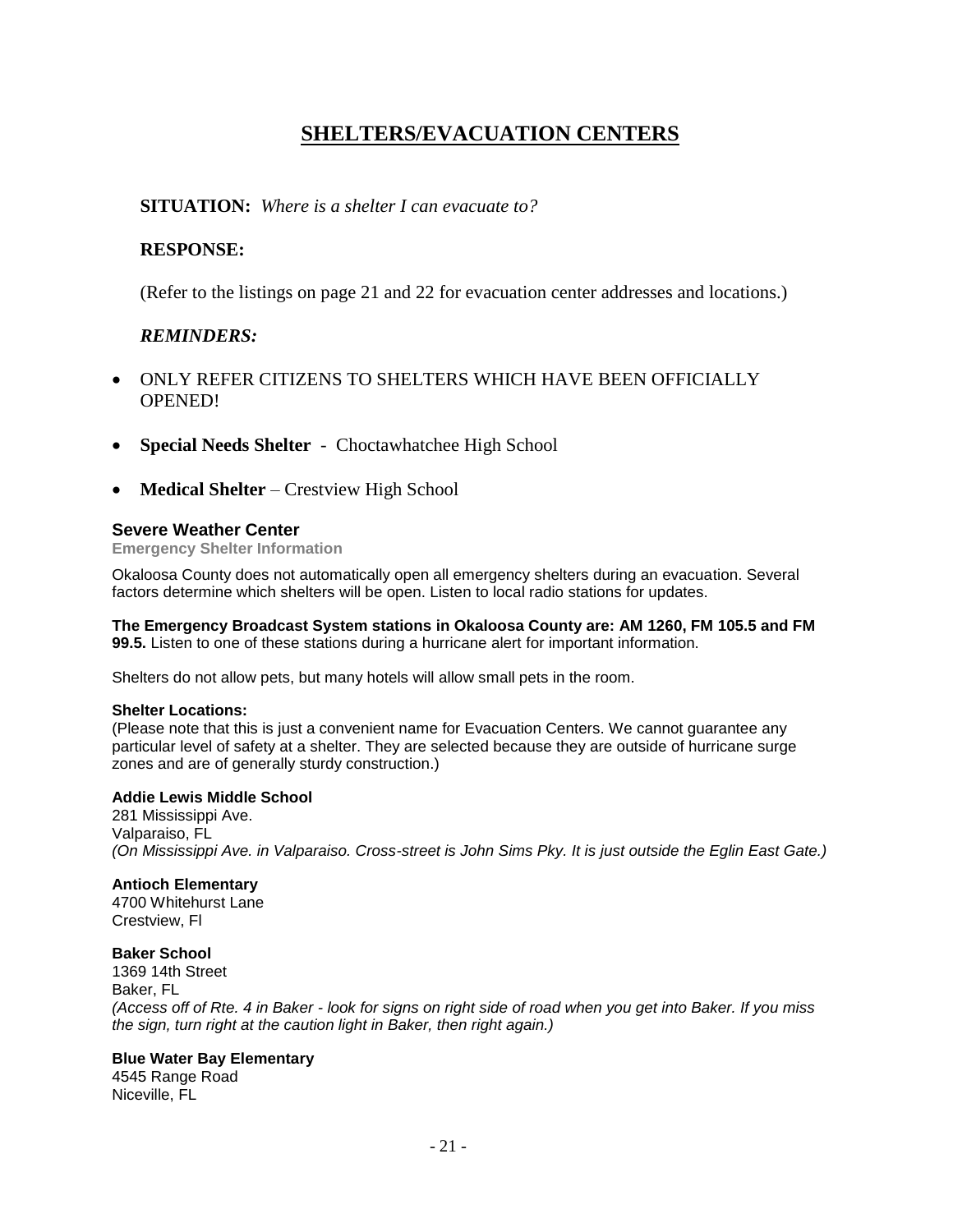#### **Bruner Middle School**

322 NW Holmes Blvd. Fort Walton Beach, FL *(On Holmes Blvd. in Ft. Walton Beach. Drive west on Hwy. 98 and turn north on Memorial Pky. Then turn right on Holmes Blvd.)*

#### **Crestview High School**

1304 Ferdon Blvd. (N. Hwy. 85) Crestview, FL **This is the shelter you should use if you have special medical needs.** *(On Ferdon Blvd. - which is Hwy. 85 - just north of Crestview.)*

### **Davidson Middle School**

6261 Old Bethel Road Crestview, FL

#### **First Baptist Church of Valparaiso**

444 Valparaiso Parkway Valparaiso, FL *(On Hwy 190, access from Hwy. 85 or Hwy. 20 (John Sims Pky.)*

#### **Laurel Hill School**

8078 4th Street Laurel Hill, FL *(Access off of Hwy. 85 north of Crestview - look for signs when you get into Laurel Hill.)*

#### **Shalimar Elementary School**

1350 Joe Martin Circle Shalimar, FL *(Access off of Eglin Pky. (Hwy. 85) just north of Shalimar.)*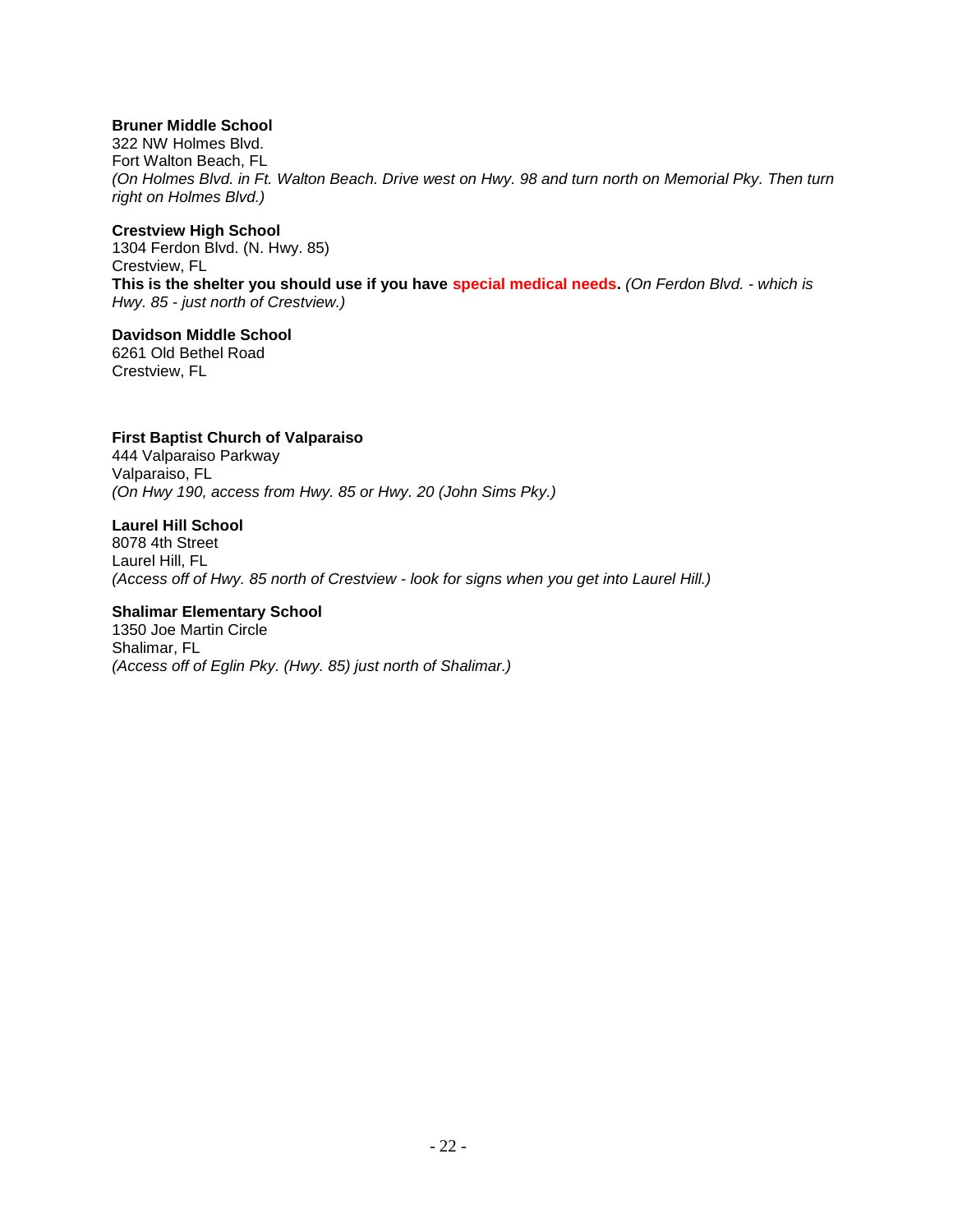### **SPECIAL NEEDS**

**SITUATION:** *Citizen says he has no transportation to evacuate.*

#### **RESPONSE:**

• You need to ask your family or friends to help you. **If unavailable:** Go ask a neighbor to help you. **If unavailable:** Ask someone from your church or civic club.

> **As a last resort:** You may call Okaloosa Co. Coordinated Transportation at 833- 9173. *Senior Citizens* may call Transportation for the Elderly at 833-9168.

**SITUATION:** *Citizen is dependent upon electrical equipment such as respirators, IV/feeding tubes, monitors, oxygen machines; or is concerned about running out of oxygen \*.*

### **RESPONSE:**

 Does the patient have transportation? (via family, friends, neighbor, church, civic group? See above.)

IF NO**\***, have patient call Okaloosa Co. Emergency Management Services at 651-7150 and register with the county's Special Needs Program. They will provide assistance after they have cared for those who have pre-registered.

IF YES**\***, refer caller to the Yellow Pages to locate a Nursing Home or Assisted Living Facility **with a generator** to which they could go for the duration of the storm; or

 Evacuation shelters providing special care are: Choctawhatchee High School (Special Needs) and Crestview High School (Medical care).

**\*** If the patient requires oxygen, add: "Contact your oxygen supplier and request a 72-hour supply (this precaution will provide the citizen with an oxygen supply that does not require electricity.)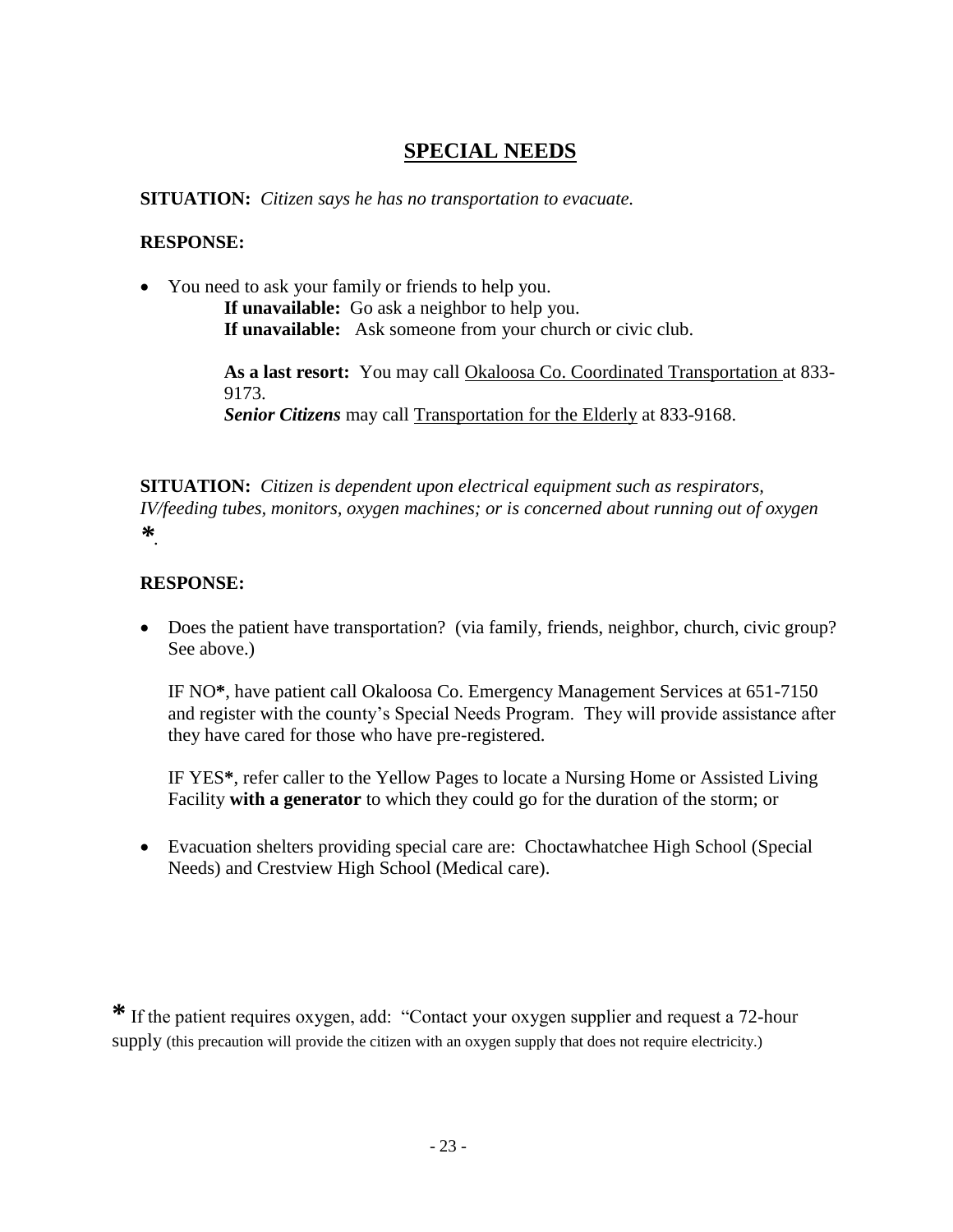# **WEATHER**

### *WHAT TO DO WHEN WEATHER THREATENS*

### **SEVERE THUNDERSTORMS**

- Go/stay inside
- Stay away from windows
- Do not call 9-1-1 for information or to report power outages
- If you are caught driving, pull off the road
- Do NOT drive through puddles. They may be deep.

### **TORNADOES (Watch or Warning)**

- Go/stay inside
- Stay away from windows
- Do NOT open windows
- If you see or hear a tornado, take cover in a room without windows.
- If you are in your car, get out and take cover in a ditch.

### **LIGHTNING**

- Stay indoors and stay away from open doors and windows, metal pipes, and portable electrical appliances.
- Do not use electrical plug-in equipment.
- Do not use the telephone except to report an emergency.
- Get out of the water and off the beaches.
- With no shelter, avoid the highest object in the area.
- If you are outside and feel your hair stand on end, crouch down with only balls of feet touching ground, arms covering head, making yourself as small as possible. DO NOT LIE DOWN.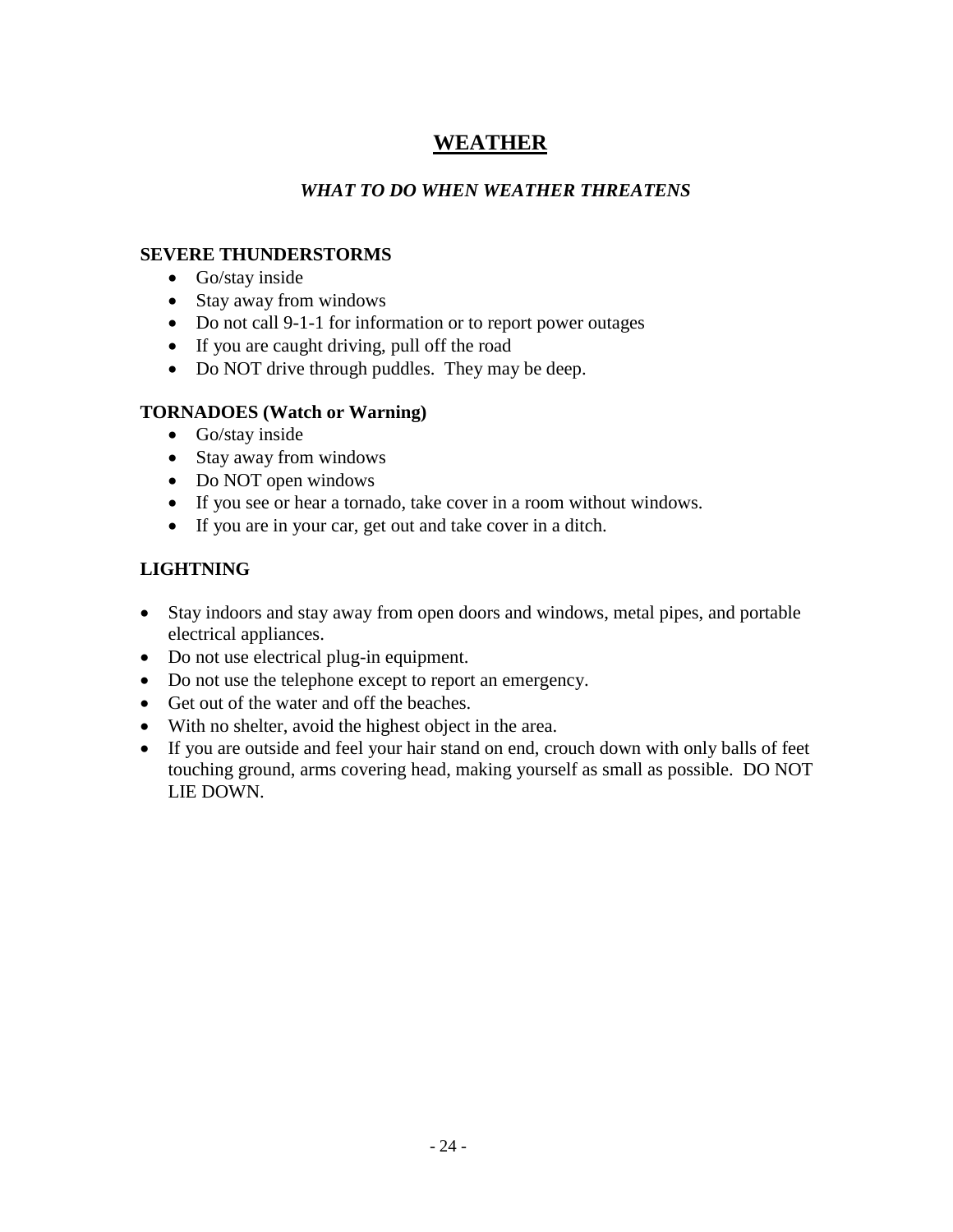### **HURRICANES**

### **GENERAL:**

The Gulf of Mexico is a relatively small body of water, and once a hurricane enters or forms there, any change of its strength, direction, and/or speed- all of which a hurricane does that **NO ONE** can predict- catches the public off-guard. Valuable property and assets that might have been saved are not; mass evacuation poses its own horrors; even lives are lost.

It is not foolish for anyone living or vacationing in Destin to closely monitor any tropical disturbance in the Gulf and perform the activities suggested for the **Watch** phase (see on following pages). The National Weather Service updates hurricane forecasts every six hours. Be prepared to act. Residents are wise to make basic hurricane preparations at the beginning of the hurricane season, June 1, (see **Home Preparations**) so that, should it be one of "our" years, they can deal with an approaching hurricane with a minimum of confusion or serious omissions.

### **HURRICANE CATEGORIES:**

- **1** 74-95 mph sustained winds; 4-5 ft. (above normal) storm surge; danger of flooding lowlying areas; tree and sign damage.
- **2** 96-110 mph sustained winds, 6-8 ft (above normal) storm surge; some trees blown down; damage to roofs, windows, and doors of structures; considerable damage to piers, etc.
- **3** 111-130 mph sustained winds; 9-12 ft. (above normal) storm surge; large trees down; structural damage to smaller buildings; serious coastal flooding.
- **4** 131-155 mph sustained winds; 13-18 ft. (above normal) storm surge; extensive damage to roofs, windows, and doors; major damage to lower floors of structures near shore; major erosion.
- **5** Winds 156 mph and greater; 18 ft. or more (above normal) storm surge within 500 yards of shore; extensive shattering of glass; complete failure of roofs on residences and industrial buildings; small buildings blown away.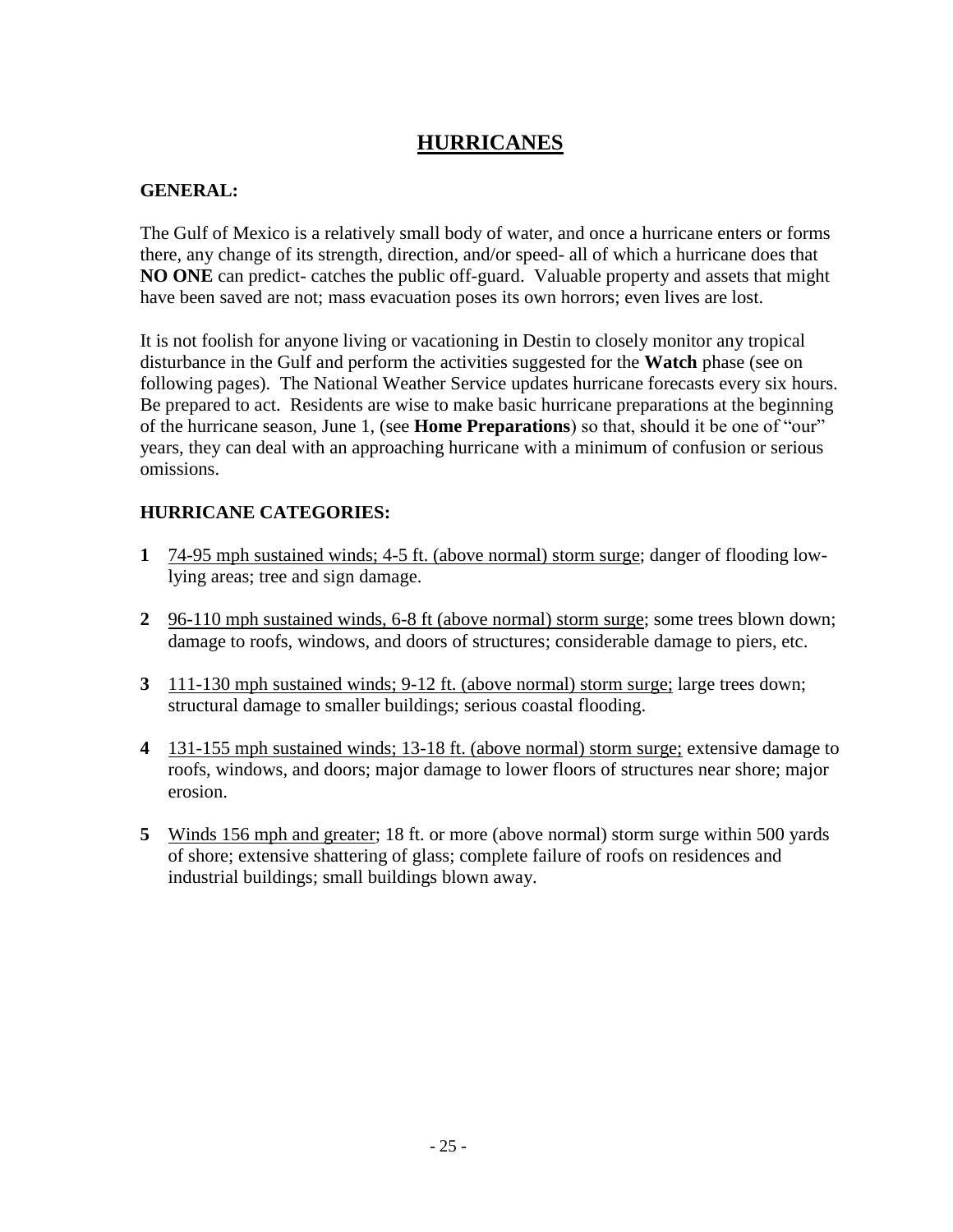# **HURRICANE WATCH**

### **(Hurricane conditions could occur within 36 hours)**

**SITUATION:** *What should I be doing?*

### **RESPONSE:**

- Monitor TV/radio for weather updates every six hours.
- Check your hurricane supplies/survival kit:

Containers for water (9 gals per person) Non-perishable food (3 day supply) Manual can opener Special dietary and infant needs Prescription medicines (2 week supply) Radio and extra batteries Flashlights and extra batteries Cash First aid kit Portable cooler Pet necessities Home repair supplies- lumber, buckets, sheets of plastic, etc. Emergency restroom supplies *(5 gal. bucket with tight fitting lid, heavy plastic bags, chlorine bleach)* Insurance policies/agents' phone numbers

- Make sure car is fueled
- Prepare to evacuate if ordered to do so
- Inform friends  $&$  relatives what you plan to do, where you plan to go; coordinate efforts
- If going to hotel, make reservations
- Make arrangements for pets
- Make arrangements for elderly or sick
- Make home preparations (See **WATCH** and **WARNING** lists)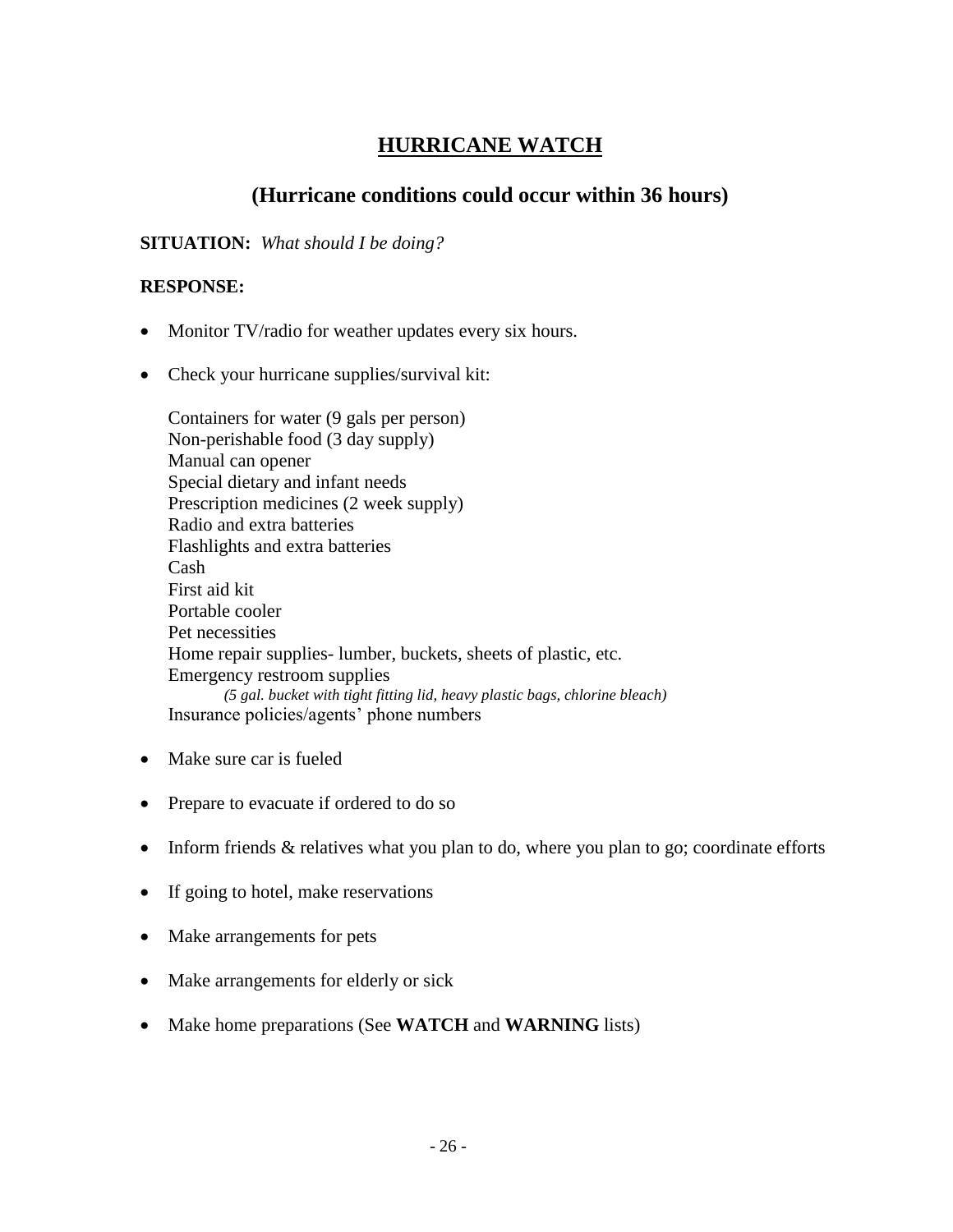# **HURRICANE WARNING**

### **(Hurricane Conditions could occur within 24 hours)**

### **SITUATION:** *What do I do?!*

### **RESPONSE:**

- Protect your property by putting up storm shutters, bringing in loose objects, securing your assets.
- Protect your valuables by moving them away from windows, covering them with plastic bags, placing them in cabinets or appliances.
- Evacuate early if you live in mobile home or evacuation zone (anything south of US 98 plus bay and waterfronts). Advise family and friends of where you'll be.
- Before leaving, unplug everything **except** freezer and refrigerator.
- Take important documents- besides insurance policies and agents' phone numbers, **last utility bill (**matches your name to billing address – some other I.D.'s do not). (Refer to **EVACUATION**.)
- If you are remaining in place, make sure you have adequate food, water, and supplies to survive on your own for 72 hours (3 days) after the passing of the hurricane (see **WATCH** list on preceding page).

### **DURING THE STORM:**

- Move everyone to your safe room.
- Stay away from unprotected windows.
- Turn on your battery-operated radio.
- Prepare for power outages. Have flashlight ready. When you lose power, turn off the main breaker if you can reach it safely.
- You may hear windows break. Do not leave your safe room until the **ALL CLEAR** is issued on the radio. You may be in the calm of the storm.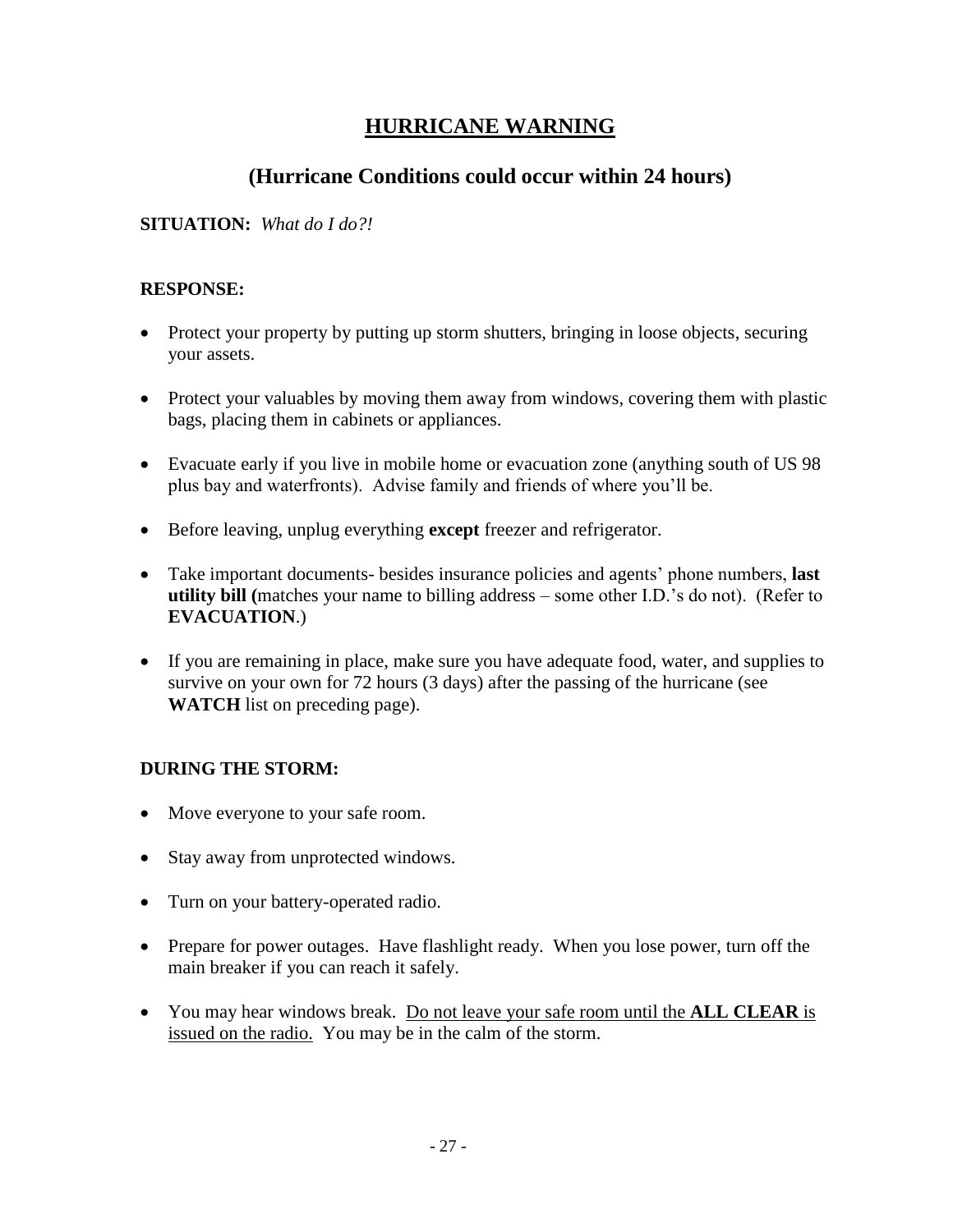# **IMMEDIATELY AFTER THE HURRICANE**

- Leave your safe room slowly and carefully.
- Inspect damage **inside only**.
- Begin to clean up most dangerous conditions, such as broken glass.
- Do not call **9-1-1** to report damage. **Life-threatening emergencies only**.
- Continue to clean up inside.
- Continue to monitor local EAS radio station for the most accurate and official recovery information.
- Begin to clean up outside, very carefully. Avoid downed lines.
- County and City crews will give priority to clearing debris from main arteries, not residential streets.
- Neighborhoods need to share labor and resources to clean up themselves.
- Power is restored in a priority order established by Gulf Power's need assessment; grids are restored first, not individual homes and businesses.
- **Wait for official authorization to drive**/return home; emergency vehicles need priority.